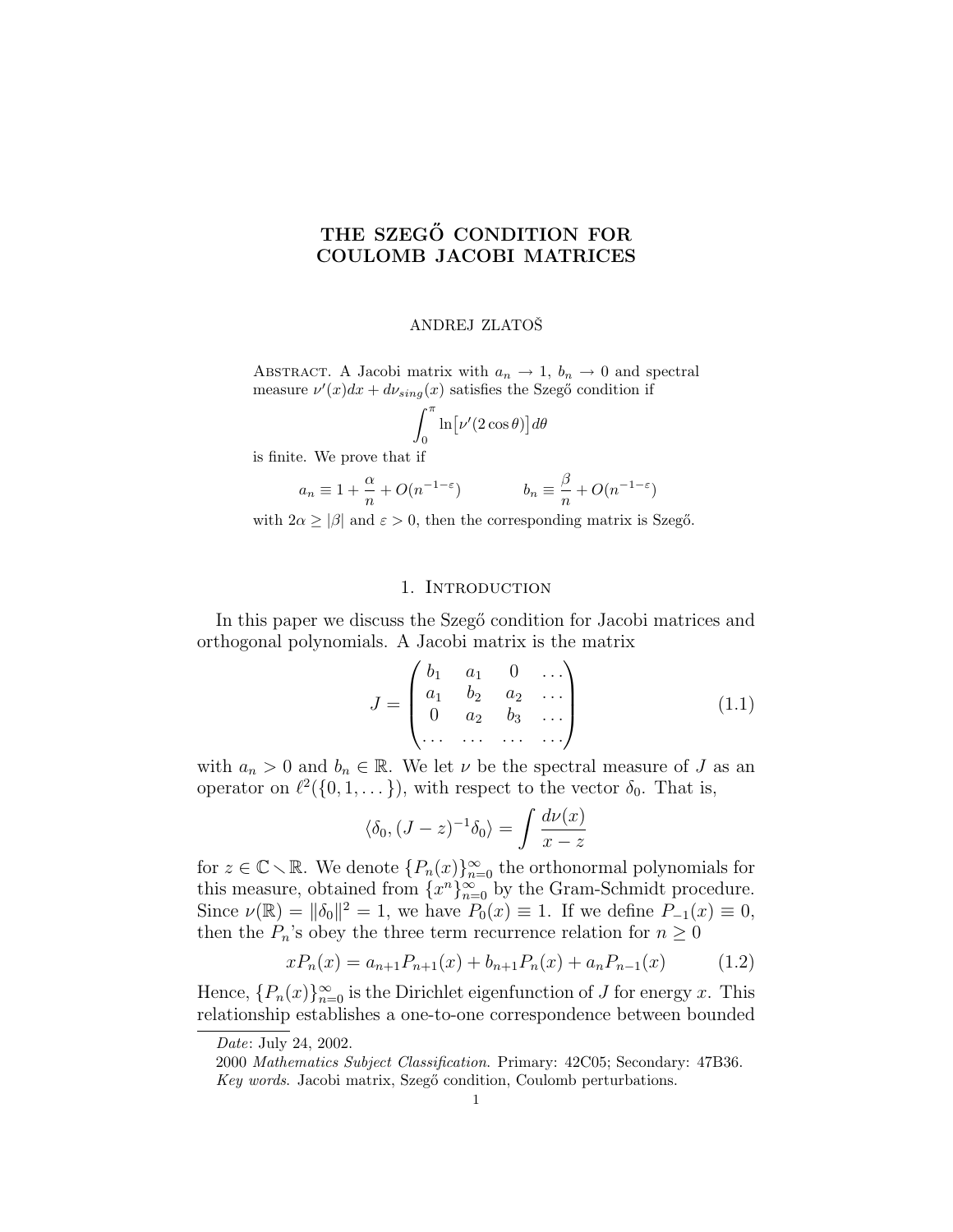Jacobi matrices and polynomials orthonormal w.r.t. measures with bounded infinite support and total mass 1.

We will usually consider J such that  $J - J_0$  is compact. Here  $J_0$  is the free Jacobi matrix with  $a_n \equiv 1, b_n \equiv 0$  and  $d\nu_0(x) =$  $(2\pi)^{-1}\chi_{[-2,2]}\sqrt{4-x^2}dx$ . For such J we have  $a_n \to 1$  and  $b_n \to 0$ and  $\sigma_{\text{ess}}(J) = [-2, 2]$ . Outside of this interval J can only have simple isolated eigenvalues, with  $\pm 2$  the only possible accumulation points. We denote them  $E_1^+ > E_2^+ > \cdots > 2$  and  $E_1^- < E_2^- < \cdots < -2$ .

The main object of our interest is the Szegő integral

$$
Z(J) = \frac{1}{2\pi} \int_{-2}^{2} \ln\left(\frac{\sqrt{4 - x^2}}{2\pi\nu'(x)}\right) \frac{dx}{\sqrt{4 - x^2}}
$$
(1.3)

where  $\nu'(x) \equiv d\nu_{ac}(x)/dx$ . We say that J satisfies the Szegő condition if  $Z(J)$  is finite. It can be proved that the negative part of the integral in (1.3) is always integrable and  $Z(J) \geq -\frac{1}{2} \ln(2)$  (see Killip-Simon [9]). Hence, we are left with the question whether  $Z(J) < \infty$ . There is extensive literature on when this is the case (e.g. [1, 2, 7, 8, 12, 13, 14, 15, 16, 18, 19]), and so one is interested in answering this question.

Notice that  
\n
$$
-2\pi Z(J) = \int_0^{\pi} \ln\left(\frac{\pi \nu'(2\cos\theta)}{\sin\theta}\right) d\theta = \int_0^{\pi} \ln(\nu'(2\cos\theta)) d\theta + const.
$$

with  $x = 2\cos\theta$ . Many authors consider the last integral instead of with  $x = 2\cos\theta$ . Many authors consider the last integral instead of  $Z(J)$  and the question is whether  $\int_0^{\pi} \ln(\nu'(2\cos\theta)) d\theta > -\infty$ . For our purposes,  $Z(J)$  is more suitable. Also notice that  $Z(J) < \infty$  implies that the essential support of  $\nu_{ac}$  is [−2, 2].

In this paper, we want to address a conjecture of Askey about Coulombtype Jacobi matrices, reported by Nevai in [12]. Askey conjectured that if  $\overline{a}$  $\mathbf{r}$  $\overline{a}$  $\mathbf{r}$ 

$$
a_n \equiv 1 + \frac{\alpha}{n} + O\left(\frac{1}{n^2}\right) \qquad \qquad b_n \equiv \frac{\beta}{n} + O\left(\frac{1}{n^2}\right) \qquad (1.4)
$$

with  $(\alpha, \beta) \neq (0, 0)$ , then the Szegő condition fails (it has been known that it holds if  $\alpha = \beta = 0$ . Later, however, Askey-Ismail [1] found some explicit examples with  $b_n \equiv 0$  and  $\alpha > 0$  for which the Szegő condition holds! And in [7], Dombrowski-Nevai proved that the condition holds whenever  $b_n \equiv 0$  and  $a_n \equiv 1 + \alpha/n + o(n^{-2})$  with  $\alpha > 0$ . In conclusion, the conjecture had to be modified.

The "right" form of the conjecture can be guessed from Charris-Ismail [3], who computed the weights for certain Pollaczek-type polynomials (with  $a_n$ ,  $b_n$  of the form  $(1.4)$ ). Although they did not note it, their examples are Szegő if and only if  $2\alpha \geq |\beta|$ . We will see that this is true in general.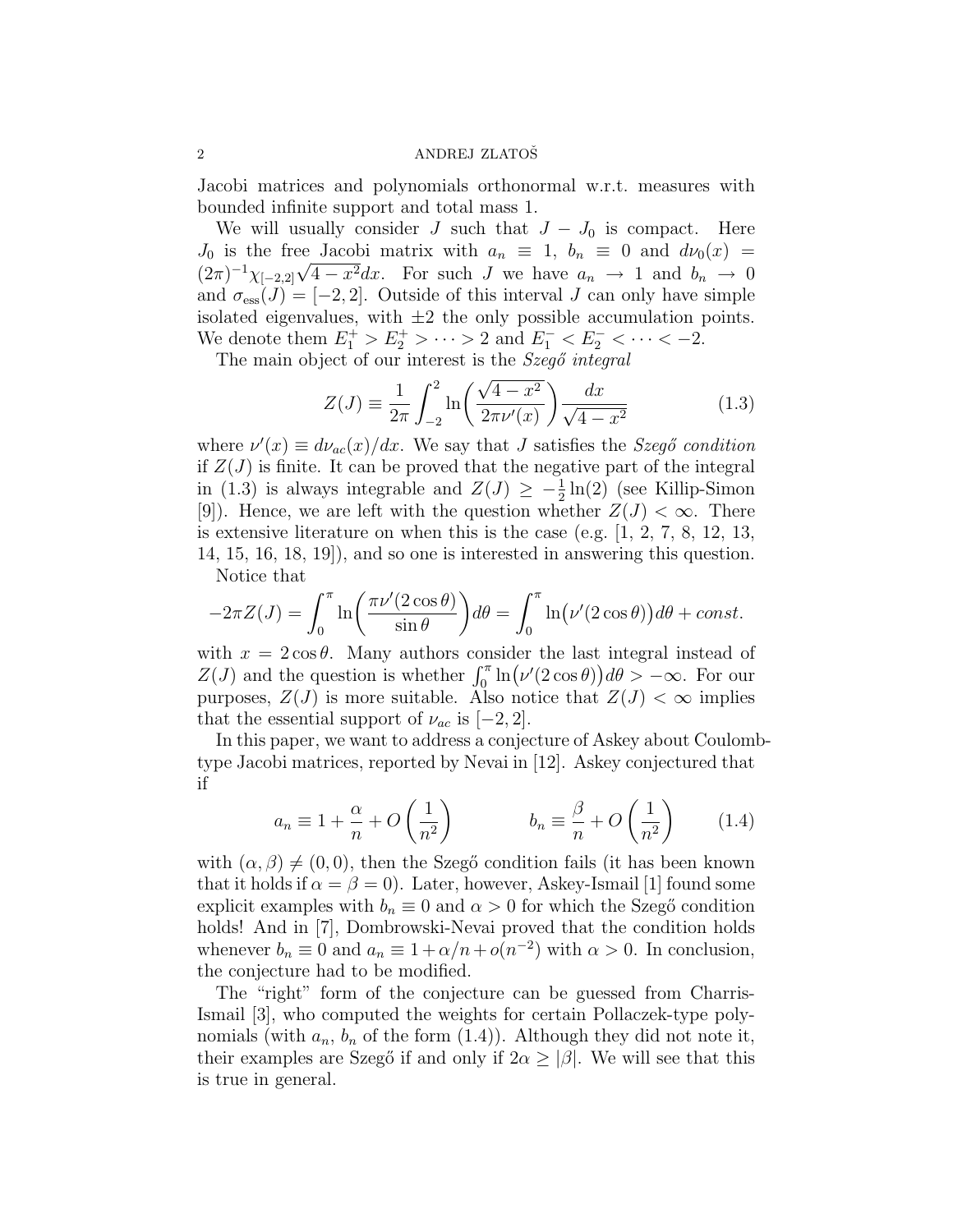The first result which allows errors of the type (1.4) was proved by Simon and the author in [18], and is in-line with this picture. Indeed, the following appears in [18].

## Proposition 1.1. If

$$
a_n \equiv 1 + \frac{\alpha}{n} + E_a(n) \qquad \qquad b_n \equiv \frac{\beta}{n} + E_b(n) \qquad (1.5)
$$

with

$$
\sum_{n=1}^{N} (|E_a(n)| + |E_b(n)|) = o(\ln(N))
$$

and  $2\alpha < |\beta|$ , then the Szegő condition fails.

So Askey was right in the case  $2\alpha < |\beta|$ . The present paper concentrates on the complementary region  $2\alpha \geq |\beta|$  and shows that the Szegő condition holds there (see figure below). Here is our main result. We denote  $a_+ \equiv \max\{a, 0\}$  and  $a_- \equiv -\min\{a, 0\}.$ 

**Theorem 1.2** (=Theorem 4.3). Let

$$
a_n \equiv c_n + O(n^{-1-\varepsilon}) \qquad \qquad b_n \equiv d_n + O(n^{-1-\varepsilon}) \qquad (1.6)
$$

for some  $\varepsilon > 0$ , where  $c_n \geq 1 + \frac{|d_n|}{2}$  for  $n > N$ ,  $\lim_{n \to \infty} c_n = 1$  and ·  $\overline{a}$ 

$$
\sum_{n=1}^{\infty} n \left[ c_{n+1}^2 - c_n^2 + \frac{c_{n+1}}{2} |d_{n+2} - d_{n+1}| + \frac{c_n}{2} |d_{n+1} - d_n| \right]_+ < \infty \quad (1.7)
$$

Then the matrix  $J$ , given by  $(1.1)$ , satisfies the Szegő condition.

Remarks. 1. Notice that the sum in (1.7) cannot be simplified. We cannot replace the last two terms by  $c_n|d_{n+1} - d_n|$  because we take positive parts of the summands in (1.7).

2. In particular one can take  $c_n \equiv 1 + \alpha/n$  and  $d_n \equiv \beta/n$  with  $2\alpha \geq |\beta|.$ 

We will prove this theorem in two steps. The first one is an extension of the result in [7] and shows that J is Szegő whenever  $a_n, b_n$  satisfy the conditions for  $c_n, d_n$  in Theorem 1.2.

The second step lets us add  $O(n^{-1-\epsilon})$  errors to such  $c_n, d_n$ . Our tool here are the Case sum rules for Jacobi matrices, in particular the *step*by-step Z sum rule (1.8) below (called  $C_0$  in [9]). These were introduced by Case [2], recently extended in [9], and finally proved in the form we use here in  $[18]$  (see  $[4, 5]$  for related Schrödinger operators results). We let  $\beta_j^{\pm}$  be such that  $E_j^{\pm} = \beta_j^{\pm} + (\beta_j^{\pm})$  $(\frac{\pm}{j})^{-1}$  and  $\pm \beta_j^{\pm} > 1$ . If J has fewer than j eigenvalues above 2/below  $-2$ , we define  $\beta_j^{+/-} \equiv +1/-1$ .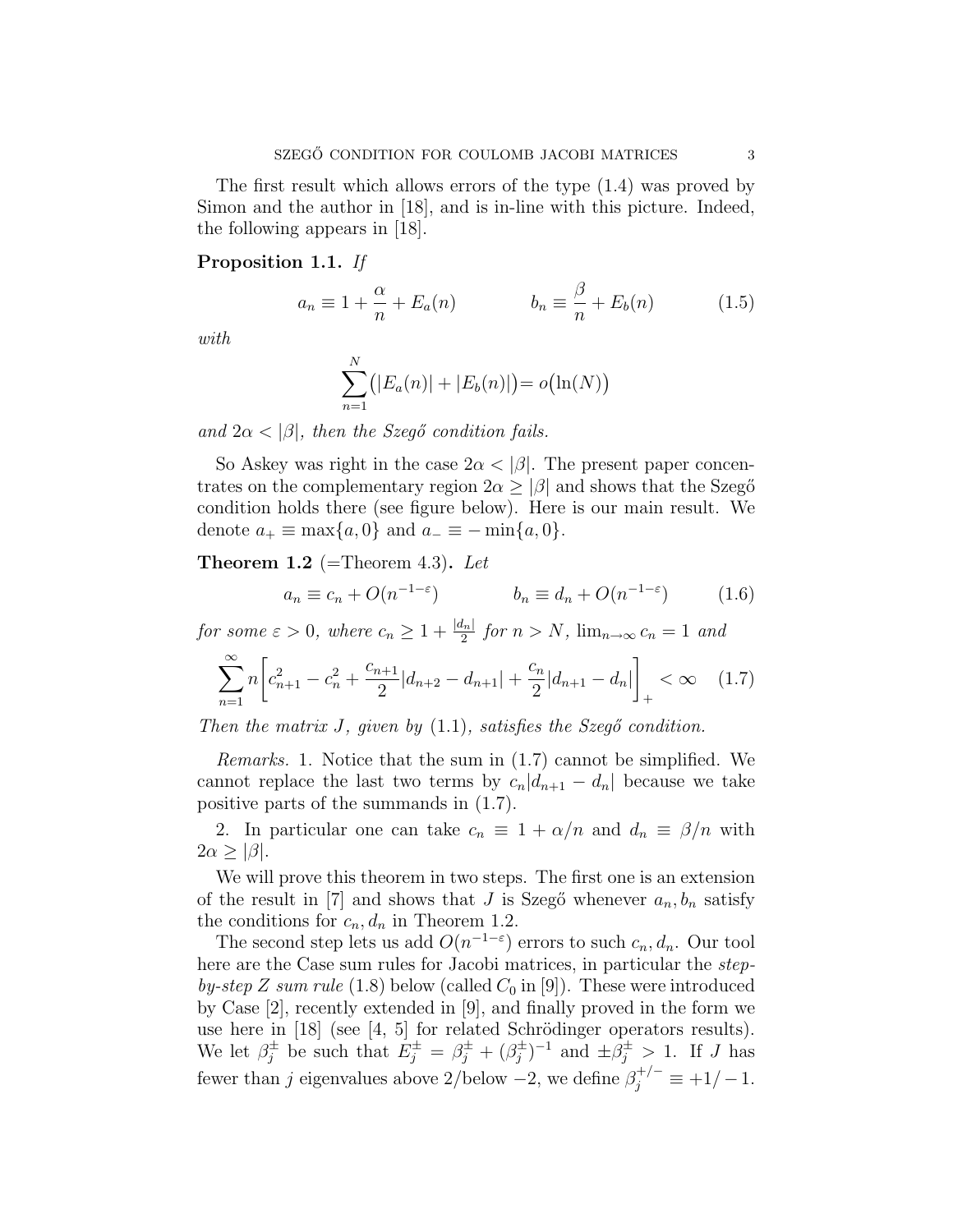Let  $J^{(n)}$  be the matrix obtained from J by removing n top rows and n leftmost columns. It was proved in [18] that if  $J-J_0$  is compact, then we have

$$
Z(J) = -\sum_{j=1}^{n} \ln(a_j) + \sum_{\pm} \sum_{j} \left( \ln |\beta_j^{\pm}(J)| - \ln |\beta_j^{\pm}(J^{(n)})| \right) + Z(J^{(n)}) \tag{1.8}
$$

and that the double sum is always convergent with non-negative terms.

(1.8) holds even if  $Z(J) = \infty$ , and so J is Szegő if and only if  $J^{(n)}$  is. In particular, the Szegő condition is stable under finite-rank perturbations. We will be able to pass to certain infinite-rank perturbations of J by representing them as limits of finite-rank perturbations and using lower semicontinuity of  $Z$  in  $J$  proved in [9]. To do this, we will need to control the change of the  $E_i^{\pm}$  $j_i^{\pm}$ 's under these perturbations, in order to estimate the double sum in (1.8) (or, more precisely, in (4.2) below).

The rest of the paper is organized as follows. In Section 2 we extend the above mentioned result from [7]. In Section 3 we prove results on the control of change of eigenvalues under certain finite-rank perturbations. In Section 4 we use these to prove Theorem 1.2, along with some related results.

Finally, Section 5 discusses some situations when the Szegő integral is allowed to diverge at one end (*one-sided Szegő conditions*). We study the case (1.4) with  $O(n^{-1-\epsilon})$  errors and establish the following picture.



The  $(\alpha, \beta)$  plane is divided into 4 regions by the lines  $2\alpha = \pm \beta$ . Inside the right-hand region  $Z(J)$  converges at both ends, inside the top and bottom regions  $Z(J)$  converges only at, respectively, 2 and  $-2$ , and inside the left-hand region  $Z(J)$  diverges at both ends. As for the borderlines  $2\alpha = \pm \beta$ , if  $\alpha \geq 0$ , then  $Z(J)$  converges at both ends and if  $\alpha$  < 0, then  $Z(J)$  diverges at  $\pm 2$  (convergence at  $\mp 2$  is left open). The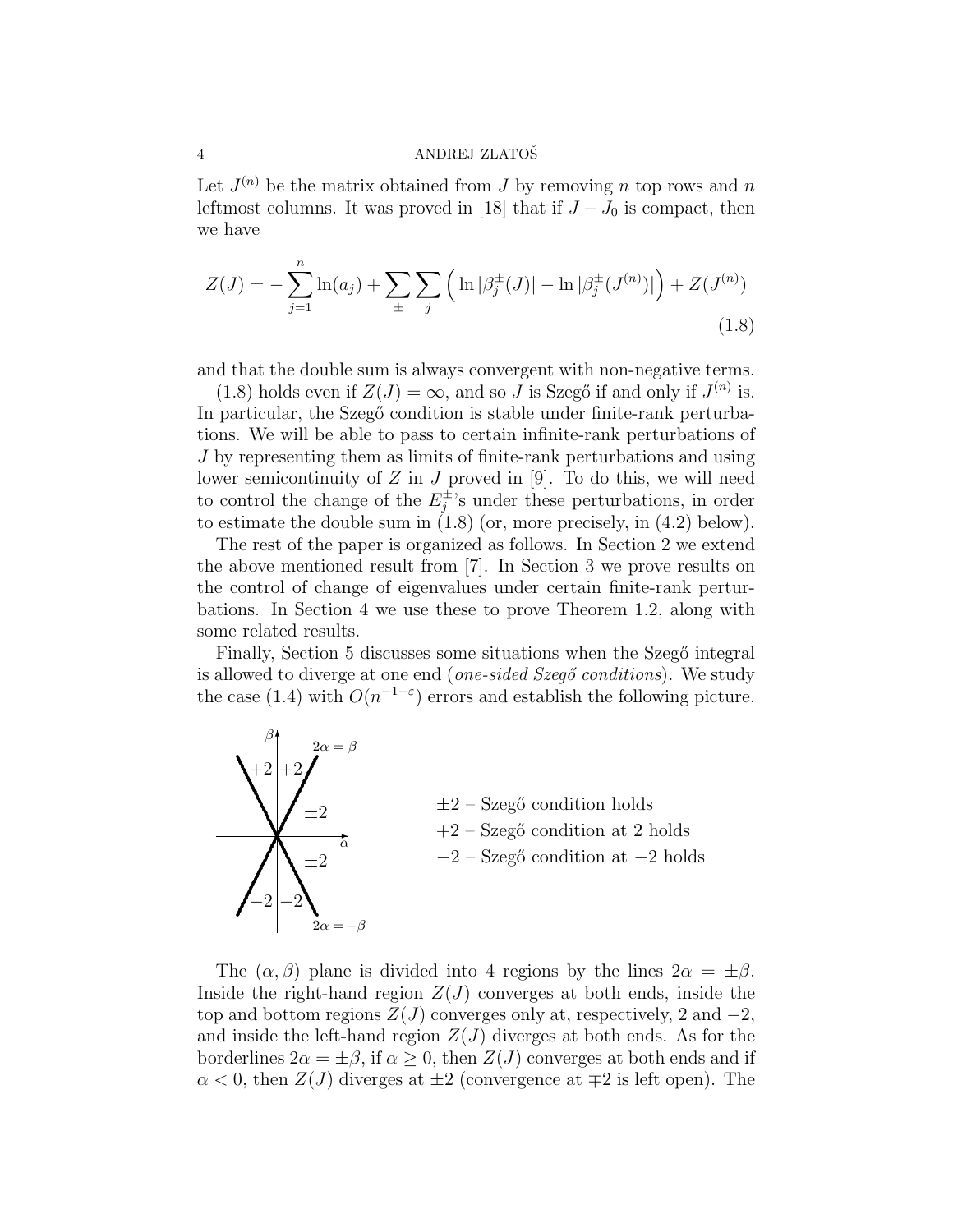divergence results follow from [18] and hold for more general errors, trace class in particular.

The author would like to thank Paul Nevai and Barry Simon for useful discussions.

## 2. On an argument of Dombrowski-Nevai

In this section we will improve a result of Dombrowski-Nevai [7]. We will closely follow their presentation and introduce an additional twist which will yield this improvement. The notation here is slightly different from [7] because their  $b_n$ 's start with  $n = 0$  and their "free"  $a_n$ 's are  $\frac{1}{2}$ . We define

$$
S_n(x) \equiv \sum_{j=0}^n \left[ (a_{j+1}^2 - a_j^2) P_j^2(x) + a_j (b_{j+1} - b_j) P_j(x) P_{j-1}(x) \right] \tag{2.1}
$$

where we take  $a_0 = b_0 = 0$ . Notice that the  $S_n$  obey the obvious recurrence relation

$$
S_n(x) = S_{n-1}(x) + (a_{n+1}^2 - a_n^2)P_n^2(x) + a_n(b_{n+1} - b_n)P_n(x)P_{n-1}(x)
$$
\n(2.2)

Using this and (1.2) one proves by induction the following formula from  $|6|$ 

$$
S_n(x) = a_{n+1}^2 \left[ P_{n+1}^2(x) - \frac{x - b_{n+1}}{a_{n+1}} P_{n+1}(x) P_n(x) + P_n^2(x) \right] \tag{2.3}
$$

The results in  $[7]$  are based on  $(2.2)$  and  $(2.3)$ . Our simple but essential improvement is the introduction of a function closely related to  $S_n$ , but satisfying a recurrence relation which is more suitable for the purposes of this argument. We define

$$
T_n(x) \equiv S_n(x) + \frac{a_{n+1}}{2} |b_{n+2} - b_{n+1}| P_n^2(x)
$$
 (2.4)

and then we have

$$
T_n(x) = T_{n-1}(x) + (a_{n+1}^2 - a_n^2)P_n^2(x) + a_n(b_{n+1} - b_n)P_n(x)P_{n-1}(x) + \frac{a_{n+1}}{2}|b_{n+2} - b_{n+1}|P_n^2(x) - \frac{a_n}{2}|b_{n+1} - b_n|P_{n-1}^2(x)
$$

The importance of this relation lies in the fact that it implies the crucial inequality  $\overline{a}$ 

$$
T_n(x) \le T_{n-1}(x) + \left[a_{n+1}^2 - a_n^2 + \frac{a_{n+1}}{2}|b_{n+2} - b_{n+1}| + \frac{a_n}{2}|b_{n+1} - b_n|\right] P_n^2(x)
$$
\n(2.5)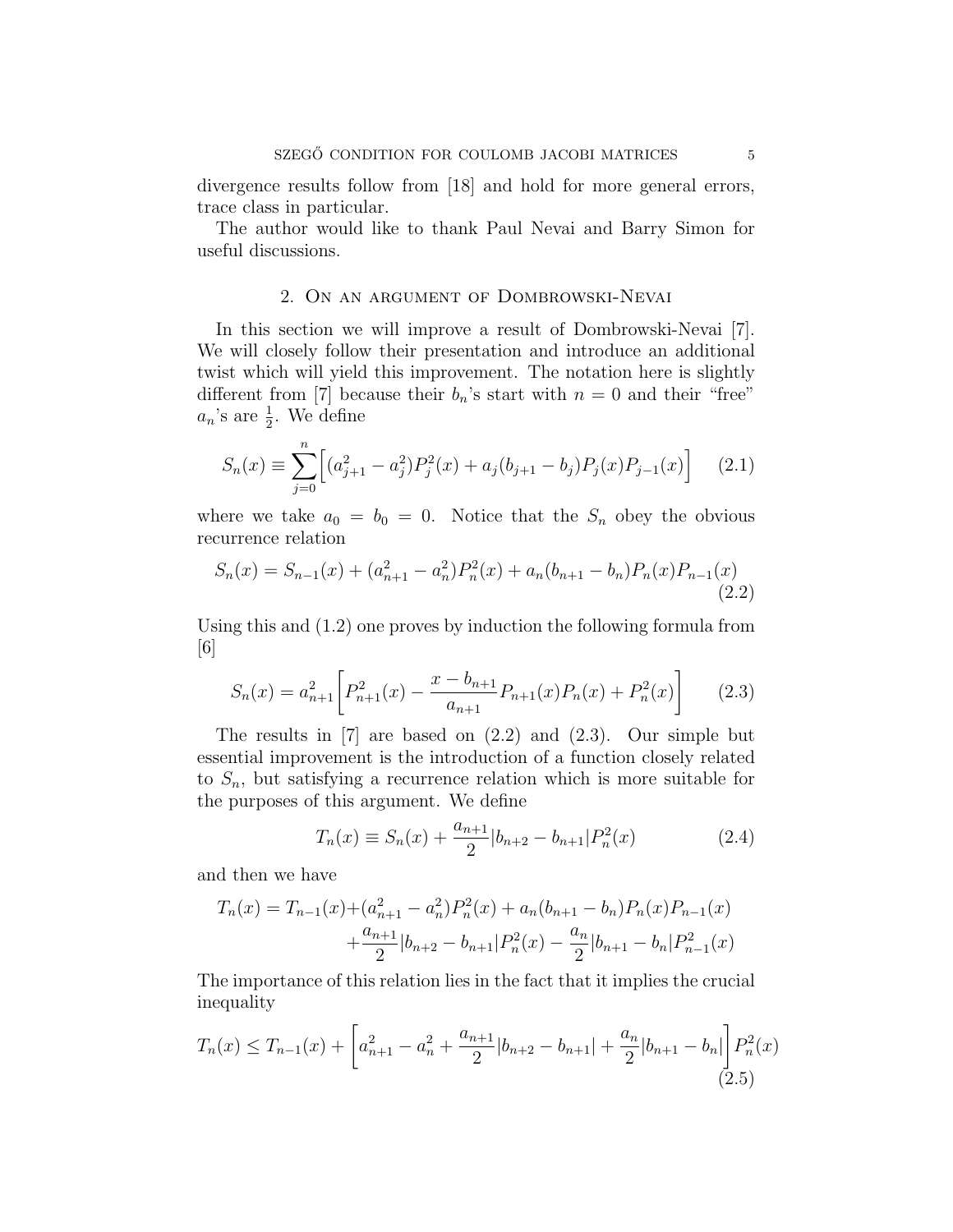by writing  $|P_n(x)P_{n-1}(x)| \leq \frac{1}{2}$ ¡  $P_n^2(x) + P_{n-1}^2(x)$ ¢ . Hence, our choice of  $T_n$  eliminated the unpleasant cross term in  $(2.2)$ .

Now we are ready to apply the argument from [7], but to  $T_n$  in place of  $S_n$ . We define  $\overline{a}$ 

$$
\delta_n \equiv \left[ a_{n+1}^2 - a_n^2 + \frac{a_{n+1}}{2} |b_{n+2} - b_{n+1}| + \frac{a_n}{2} |b_{n+1} - b_n| \right]_+ \tag{2.6}
$$

**Lemma 2.1.** If  $a_n \geq 1 + \frac{|b_n|}{2}$  for  $n > N$ , then for  $n > N$ 

$$
(4 - x2)Pn2(x) \le 4Tn-1(x) \qquad |x| \le 2 \qquad (2.7)
$$

$$
\max_{|x| \le 2} P_n^2(x) \le (n+1)^2 \max_{|x| \le 2} T_{n-1}(x) \tag{2.8}
$$

$$
0 \le T_n(x) \le \exp\left(\frac{4\delta_n}{4 - x^2}\right) T_{n-1}(x) \qquad |x| < 2 \tag{2.9}
$$

$$
\max_{|x| \le 2} T_n(x) \le e^{(n+1)^2 \delta_n} \max_{|x| \le 2} T_{n-1}(x) \tag{2.10}
$$

Proof. From (2.3)

$$
S_{n-1}(x) = a_n^2 \left[ P_{n-1}(x) - \frac{x - b_n}{2a_n} P_n(x) \right]^2 + \frac{1}{4} \left[ 4a_n^2 - (x - b_n)^2 \right] P_n^2(x)
$$

The assumption  $2a_n \geq 2+|b_n|$  implies  $4a_n^2-(x-b_n)^2 \geq 4-x^2$  for  $|x| \leq 2$ , and (2.4) implies  $T_{n-1}(x) \geq S_{n-1}(x)$ . This proves (2.7). (2.8) follows from  $(2.7)$  and a theorem of Bernstein [11, p.139], and  $(2.9)/(2.10)$  from  $(2.5), (2.6)$  and  $(2.7)/(2.8)$ .  $\Box$ 

In [7], similar statements are proved for  $S_n$ . The important difference is that the proofs use  $(2.2)$  rather than  $(2.5)$ , and therefore involve  $\delta'_n = [a_{n+1}^2 - a_n^2]_+ + a_n |b_{n+1} - b_n|$ . This is a serious drawback because the condition  $\sum n\delta_n < \infty$  will play a central role in our considerations. If, for example,  $a_n = 1 + \alpha/n$  and  $b_n = \beta/n$ , then  $\sum n\delta'_n < \infty$  only if  $\alpha \geq 0$  and  $\beta = 0$  (cf. the result from [7] mentioned in Section 1), but  $n\delta_n < \infty$  whenever  $2\alpha \geq |\beta|$ . This is because in  $\delta_n$  (and not in  $\delta'_n$ ) the contribution of the positive  $|b_{n+1} - b_n|$  terms can be canceled by a decrease in  $a_n$ . Therefore  $T_n$  can sometimes be a better object to look at than  $S_n$ , for example in the case of Coulomb Jacobi matrices. The next result relates  $T_n$  and  $Z(J)$ .

**Lemma 2.2.** Suppose  $\lim_{n\to\infty} a_n = 1$ ,  $\lim_{n\to\infty} b_n = 0$  and

$$
\sum_{n=1}^{\infty} (|a_{n+1} - a_n| + |b_{n+1} - b_n|) < \infty \tag{2.11}
$$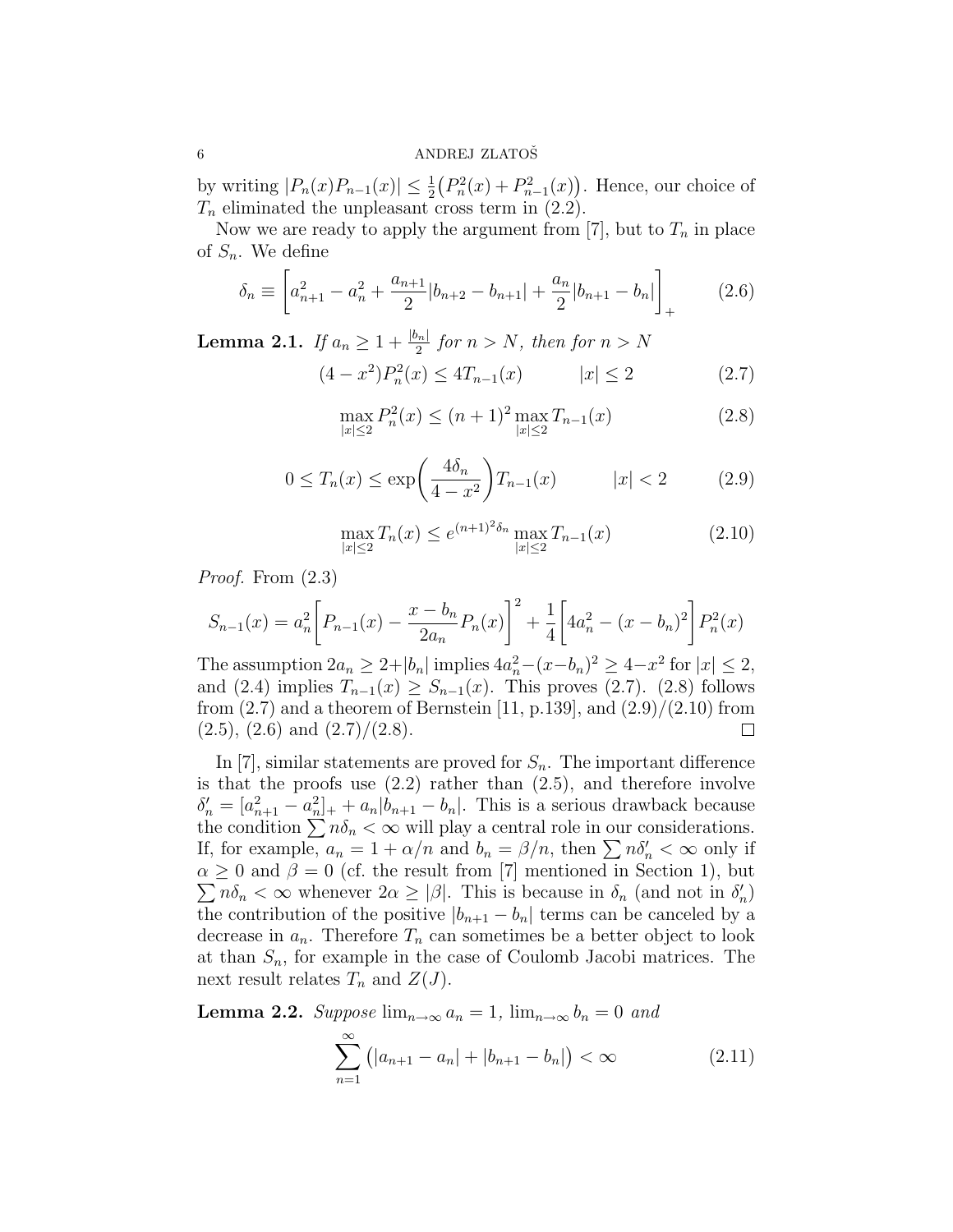Then for  $|x| < 2$ 

$$
\lim_{n \to \infty} T_n(x) = \frac{\sqrt{4 - x^2}}{2\pi \nu'(x)}
$$
\n(2.12)

Remarks. 1. The right-hand side appears in (1.3) and so one can use  $(2.12)$  and Fatou's lemma to obtain upper bounds on  $Z(J)$  (see proof of Theorem 2.5).

2. Results relating density of the absolutely continuous part of the spectral measure and asymptotics of the solutions of difference (or differential) equations, under the assumption of finite variation of the potential, go back to Weidmann [22, 23].

*Proof.* If (2.11) holds, then it is proved in [10] that for  $x \in (-2, 2)$ 

$$
\lim_{n \to \infty} \left[ P_{n+1}^2(x) - \frac{x - b_{n+2}}{a_{n+2}} P_{n+1}(x) P_n(x) + \frac{a_{n+1}}{a_{n+2}} P_n^2(x) \right] = \frac{\sqrt{4 - x^2}}{2\pi \nu'(x)}
$$

(in [10]  $a_n \to \frac{1}{2}$  and the limit is  $2\sqrt{1-x^2}/\pi\nu'(x)$ ). By [17]  $\{P_n(x)\}_n$ is bounded for any fixed  $x \in (-2, 2)$  when  $(2.11)$  holds. Hence  $a_n \to 1$ and  $b_n \to 0$  imply

$$
\lim_{n \to \infty} \left[ P_{n+1}^2(x) - x P_{n+1}(x) P_n(x) + P_n^2(x) \right] = \frac{\sqrt{4 - x^2}}{2\pi \nu'(x)}
$$

But by (2.3) and (2.4) this limit is the same as  $\lim_{n} T_n(x)$ .

In the light of the discussion preceeding the lemma, the following will be useful.

**Lemma 2.3.** If  $\inf\{a_n\} > 0$  and  $\sum_n \delta_n < \infty$ , then (2.11) holds.

*Proof.* We have  $0 \leq [a_{n+1}^2 - a_n^2]_+ \leq \delta_n$ , hence  $\sum [a_{n+1}^2 - a_n^2]_+ < \infty$ .<br>By telescoping  $\sum [a_{n+1}^2 - a_n^2]_- \leq a_1^2 + \sum [a_{n+1}^2 - a_n^2]_+ < \infty$  and so telescoping  $\sum |a_{n+1} - a_n| < a_n$  =  $a_1 + \sum |a_{n+1} - a_n| < \infty$  and so  $|a_{n+1}^2 - a_n^2| < \infty$ . Since  $\inf\{a_n\} > 0$ , it follows that  $\sum |a_{n+1} - a_n| <$ ∞. Also, since

$$
0 \le \frac{a_{n+1}}{2}|b_{n+2} - b_{n+1}| + \frac{a_n}{2}|b_{n+1} - b_n| \le \delta_n + |a_{n+1}^2 - a_n^2|
$$

and  $a_n$  are bounded away from zero,  $\sum |b_{n+1} - b_n| < \infty$ .

These lemmas have the same consequences as in [7], but with  $\delta_n$  in place of  $\delta'_n$ . Thus we can prove the following two results.

**Theorem 2.4.** Suppose  $a_n \geq 1 + \frac{|b_n|}{2}$  for  $n > N$ ,  $\lim_{n \to \infty} a_n = 1$  and

$$
\sum_{n=1}^{\infty} n^2 \left[ a_{n+1}^2 - a_n^2 + \frac{a_{n+1}}{2} |b_{n+2} - b_{n+1}| + \frac{a_n}{2} |b_{n+1} - b_n| \right]_+ < \infty
$$

 $\Box$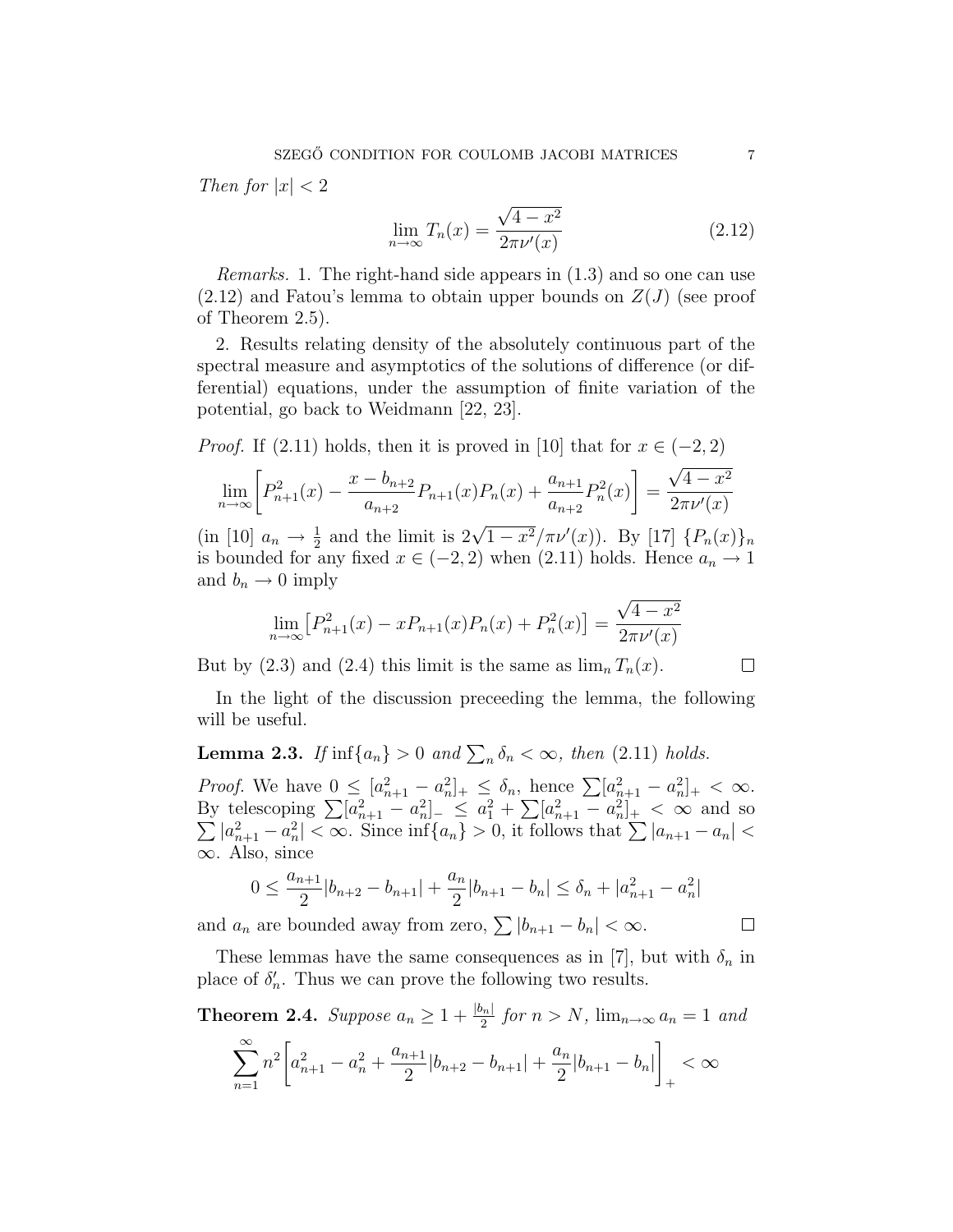Then there is  $c > 0$  such that

$$
\frac{d\nu_{ac}}{dx}(x) \ge c\sqrt{4 - x^2} \qquad |x| < 2
$$

Remarks. 1. In particular, the corresponding matrix  $J$  is Szegő.

2. Notice that the above conditions are satisfied for  $a_n \downarrow 1, b_n \equiv 0$ , as pointed out in [7].

*Proof.* By (2.6) and (2.10) we have for all  $|x| \le 2$  and  $n > N$ 

$$
T_n(x) \le \exp\left(\sum_{j=N}^{\infty} (j+1)^2 \delta_j\right) \max_{|x| \le 2} T_N(x) \equiv \frac{1}{2\pi c} < \infty
$$

Lemmas 2.3 and 2.2 finish the proof.

The main result of this section is

**Theorem 2.5.** Suppose  $a_n \geq 1 + \frac{|b_n|}{2}$  for  $n > N$ ,  $\lim_{n \to \infty} a_n = 1$  and  $\sim$ · ¸

$$
\sum_{n=1}^{\infty} n \left[ a_{n+1}^2 - a_n^2 + \frac{a_{n+1}}{2} |b_{n+2} - b_{n+1}| + \frac{a_n}{2} |b_{n+1} - b_n| \right]_+ < \infty
$$

Then J given by  $(1.1)$  is Szegő.

Proof. Once again, we closely follow [7]. By Lemmas 2.3 and 2.2 and Fatou's lemma  $\mathbf{r}$ 

$$
Z(J) \le \lim_{\varepsilon \downarrow 0} \left( \liminf_{n \to \infty} \frac{1}{2\pi} \int_{-2+\varepsilon}^{2-\varepsilon} \ln_+(T_n(x)) \frac{dx}{\sqrt{4-x^2}} \right)
$$

and so it is sufficient to prove

$$
\int_0^{2-n^{-2}} \ln_+(T_n(x)) \frac{dx}{\sqrt{2-x}} + \int_{-2+n^{-2}}^0 \ln_+(T_n(x)) \frac{dx}{\sqrt{2+x}} \le C
$$

for some  $C < \infty$ . Let us consider the first integral, which we denote  $I_n$  (both can be treated similarly).

By  $(2.9)$  and  $(2.10)$ , for  $n > N$ 

$$
I_n \leq I_{n-1} + 2\delta_n \int_0^{2 - \frac{1}{(n-1)^2}} \frac{dx}{(2-x)^{\frac{3}{2}}} + \ln_+\left[\max_{|x| \leq 2} T_n(x)\right] \int_{2 - \frac{1}{(n-1)^2}}^{2 - \frac{1}{n^2}} \frac{dx}{\sqrt{2-x}}
$$
  
\n
$$
= I_{n-1} + 2\delta_n (2n - 2 - \sqrt{2}) + \left(\frac{2}{n-1} - \frac{2}{n}\right) \ln_+\left[\max_{|x| \leq 2} T_n(x)\right]
$$
  
\n
$$
\leq I_{n-1} + 4n\delta_n + \frac{2}{n-1} \ln_+\left[\max_{|x| \leq 2} T_{n-1}(x)\right] + \frac{2(n+1)^2 \delta_n}{n-1} - \frac{2}{n} \ln_+\left[\max_{|x| \leq 2} T_n(x)\right]
$$
  
\n
$$
\leq I_{n-1} + 13n\delta_n + \frac{2}{n-1} \ln_+\left[\max_{|x| \leq 2} T_{n-1}(x)\right] - \frac{2}{n} \ln_+\left[\max_{|x| \leq 2} T_n(x)\right]
$$

 $\overline{a}$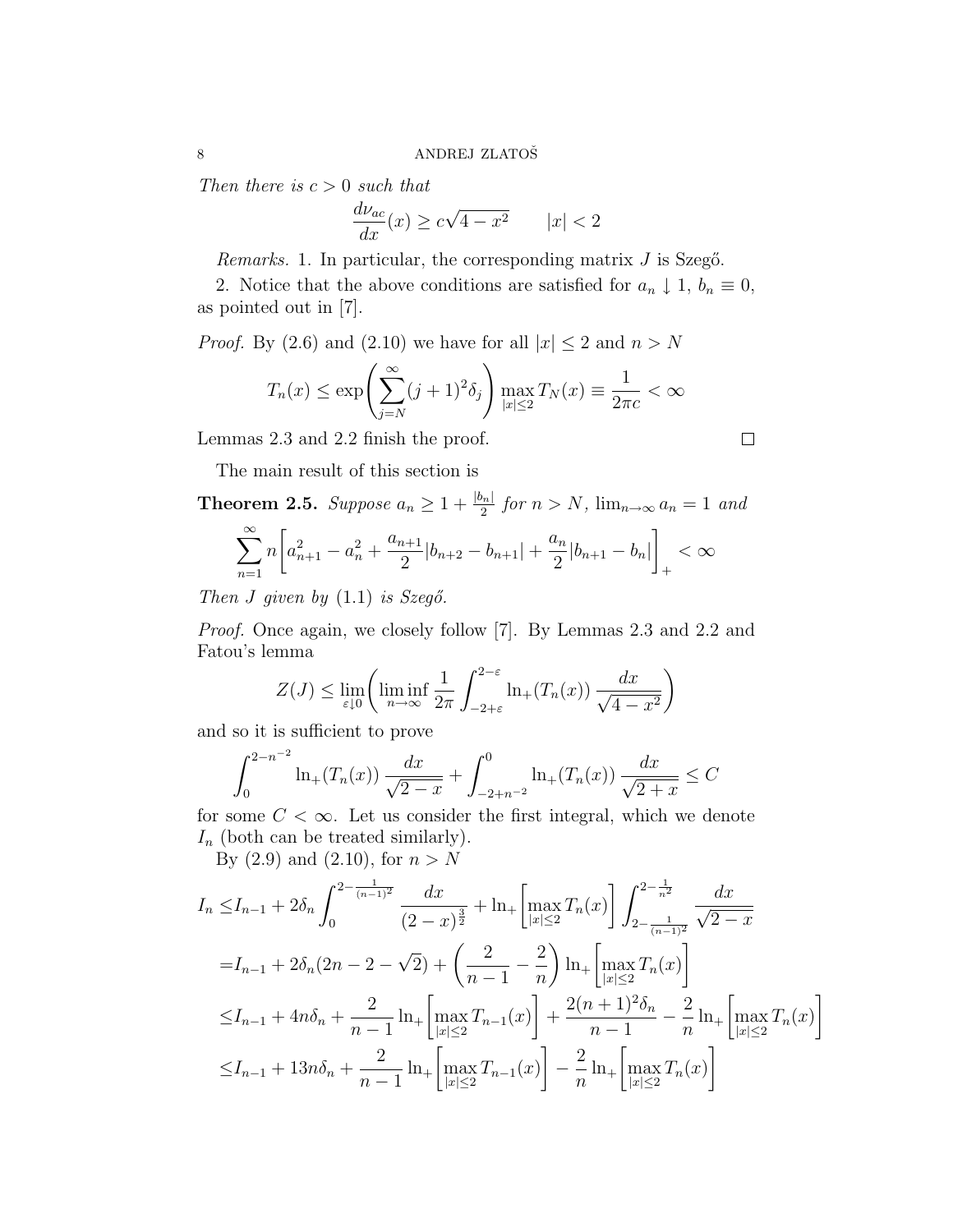because  $\ln_+(x) + \ln_+(y) \ge \ln_+(xy)$ . By iterating this, we obtain

$$
I_n \le I_N + 13 \sum_{j=N+1}^n j\delta_j + \frac{2}{N} \ln_+\left[\max_{|x| \le 2} T_N(x)\right]
$$
  

$$
\le 13 \sum_{n=1}^\infty n\delta_n + 5 \ln_+\left[\max_{|x| \le 2} T_N(x)\right] \equiv \frac{C}{2}
$$

as desired.

In particular, if  $a_n \equiv 1 + \alpha/n$  and  $b_n \equiv \beta/n$  with  $2\alpha \ge |\beta|$ , then J is Szegő. Later we will add  $O(n^{-1-\epsilon})$  errors to these  $a_n, b_n$ .

For further reference we make

**Definition 2.6.** We call a pair of sequences  $\{a_n, b_n\}_{n=1}^{\infty}$  admissible, if  $a_n \geq 1 + \frac{|b_n|}{2}$  for  $n > N$ ,  $\lim_{n \to \infty} a_n = 1$  and

$$
\sum_{n=1}^{\infty} n \left[ a_{n+1}^2 - a_n^2 + \frac{a_{n+1}}{2} |b_{n+2} - b_{n+1}| + \frac{a_n}{2} |b_{n+1} - b_n| \right]_+ < \infty
$$

Hence, if  $\{a_n, b_n\}$  is admissible, then J is Szegő. We make some useful observations.

**Lemma 2.7.** Suppose  $\{a_n, b_n\}$  is admissible and  $\{e_n, f_n\}$  is such that **Lemma 2.1.** Suppose  $\{a_n, b_n\}$  is aamissive and  $\{e_n, f_n\}$  is such that  $2e_n \ge |f_n|$  for  $n > N$ ,  $e_n \to 0$  and  $\sum n(|e_{n+1} - e_n| + |f_{n+1} - f_n|) < \infty$ . Then  $\{a_n + e_n, b_n + f_n\}$  is also admissible.

Proof. We only need to show the last condition for admissibility. If

$$
\varepsilon_n \equiv (a_{n+1} + e_{n+1})^2 - (a_n + e_n)^2 + \frac{a_{n+1} + e_{n+1}}{2} |b_{n+2} + f_{n+2} - b_{n+1} - f_{n+1}|
$$

$$
+ \frac{a_n + e_n}{2} |b_{n+1} + f_{n+1} - b_n - f_n|
$$

then we want  $\sum n[\epsilon_n]_+ < \infty$ . Notice that

$$
\varepsilon_n \le \delta_n + 2a_{n+1}|e_{n+1} - e_n| + 2|a_{n+1} - a_n||e_n| + |e_{n+1} + e_n||e_{n+1} - e_n|
$$
  
+ 
$$
\frac{a_{n+1} + e_{n+1}}{2}|f_{n+2} - f_{n+1}| + \frac{a_n + e_n}{2}|f_{n+1} - f_n|
$$
  
+ 
$$
\frac{e_{n+1}}{2}|b_{n+2} - b_{n+1}| + \frac{e_n}{2}|b_{n+1} - b_n|
$$

and so we only need to prove  $\sum nX_n < \infty$  for  $X_n$  being any of the above terms. If  $X_n$  is  $\delta_n$  or one of the terms containing  $|e_{n+1} - e_n|$  or  $|f_{n+1} - f_n|$ , then this is obvious. For the remaining three terms the same is true by the fact that  $\sum n|e_{n+1} - e_n| < \infty$  and  $e_n \to 0$  imply  $ne_n \rightarrow 0$ , and by Lemma 2.3.  $\Box$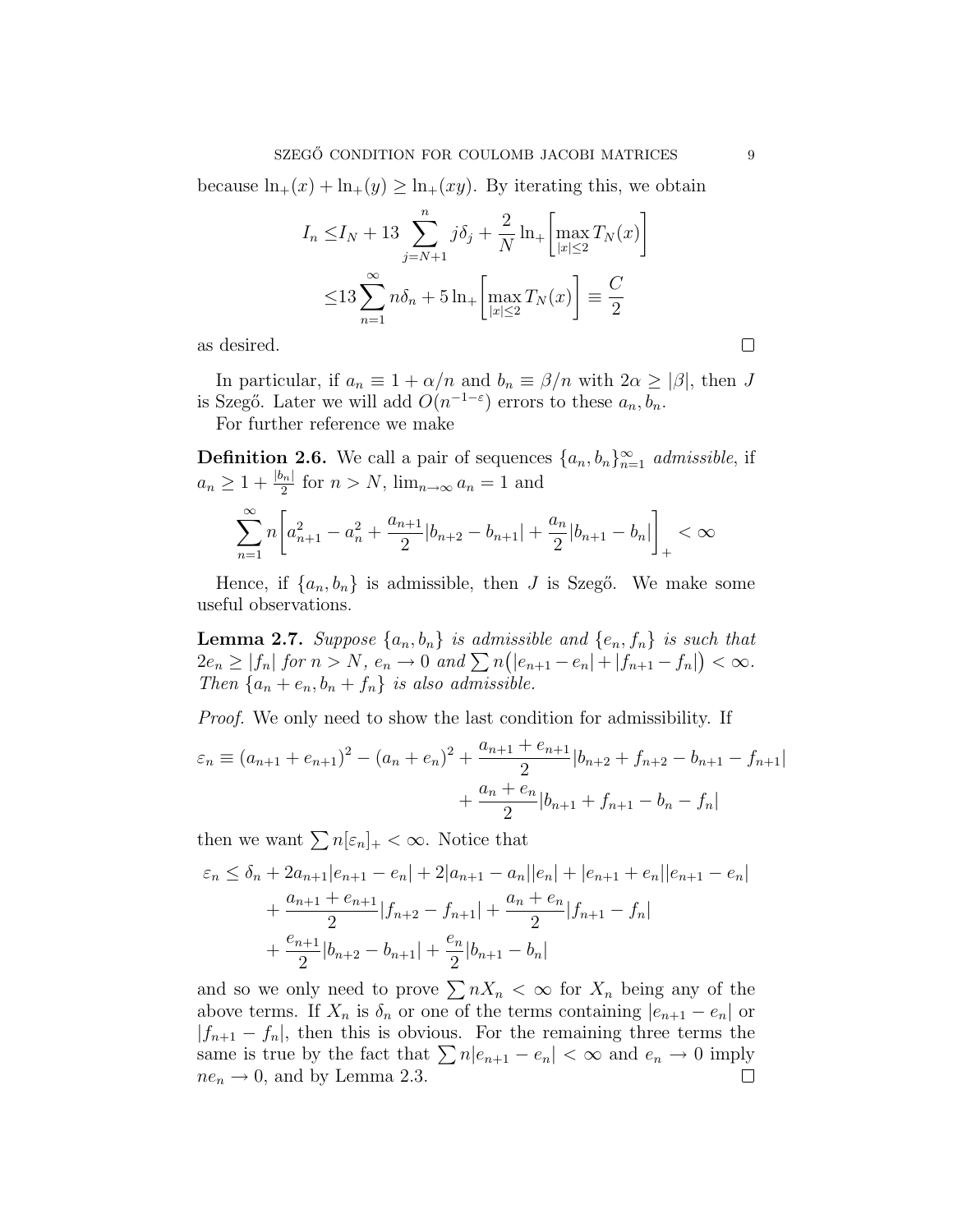**Lemma 2.8.** Suppose  $\{a_n, b_n\}$  is admissible and  $e_n \downarrow 0$  is such that  ${ne_n | a_{n+1} - a_n|}$  or  ${ne_n | b_{n+2} - b_{n+1}|}$  is bounded. Then  ${a_n + e_n, b_n}$ is also admissible.

Proof. If

$$
\varepsilon_n \equiv (a_{n+1} + e_{n+1})^2 - (a_n + e_n)^2 + \frac{a_{n+1} + e_{n+1}}{2} |b_{n+2} - b_{n+1}|
$$

$$
+ \frac{a_n + e_n}{2} |b_{n+1} - b_n|
$$

then by  $e_{n+1} \leq e_n$ 

$$
\varepsilon_n \leq \delta_n + 2a_{n+1}e_{n+1} - 2a_n e_n + e_{n+1}^2 - e_n^2 + \frac{e_{n+1}}{2}|b_{n+2} - b_{n+1}| + \frac{e_n}{2}|b_{n+1} - b_n|
$$
  

$$
\leq \delta_n + e_n \left(2(a_{n+1} - a_n) + \frac{1}{2}|b_{n+2} - b_{n+1}| + \frac{1}{2}|b_{n+1} - b_n|\right)
$$
  

$$
\leq \delta_n + \frac{2e_n}{a_{n+1} + a_n} \left(\delta_n + \frac{|a_n - a_{n+1}|}{4}|b_{n+2} - b_{n+1}| + \frac{|a_{n+1} - a_n|}{4}|b_{n+1} - b_n|\right)
$$

so  $\sum n[\epsilon_n]_+ < \infty$  by the hypotheses and Lemma 2.3.

 $\Box$ 

We conclude this section with an interesting corollary. Notice that in (1.8) one would like to take  $n \to \infty$  to pass from the step-by-step sum rule to a "full size" sum rule not involving  $J^{(n)}$ . For this, one would need to separate the terms in (1.8) when taking  $n \to \infty$ . The following shows that there are many Jacobi matrices which are Szego, but one cannot do this (see [18] for results on when it is possible).

**Corollary 2.9.** Let  $\{a_n, b_n\}$  be admissible and let  $\tilde{J}$  be a matrix with  $\tilde{a}_n \equiv a_n + c/n$  and  $\tilde{b}_n \equiv b_n$  for some  $c > 0$ . Then  $Z(\tilde{J}) < \infty$  but

$$
\bar{A}_0(\tilde{J}) \equiv \limsup_n \left( -\sum_{j=1}^n \ln(\tilde{a}_j) \right) = -\infty
$$

and

$$
\mathcal{E}_0(\tilde{J}) \equiv \sum_{j,\pm} \ln |\beta_j^{\pm}(\tilde{J})| = \infty
$$

*Proof.*  $\tilde{J}$  is Szegő by Lemma 2.8. Since  $Z(J) < \infty$ , (1.8) yields  $\bar{A}_0(J) <$  $\infty$  (because the other two terms in (1.8) are bounded from below). Since  $a_n \to 1$  and  $\sum_{n=1}^{\infty} a_n = \infty$ , we obtain  $\overline{A}_0(\tilde{J}) = -\infty$ . By Theorem 4.1(d) in [18], this implies  $\mathcal{E}_0(\tilde{J}) = \infty$ .  $\Box$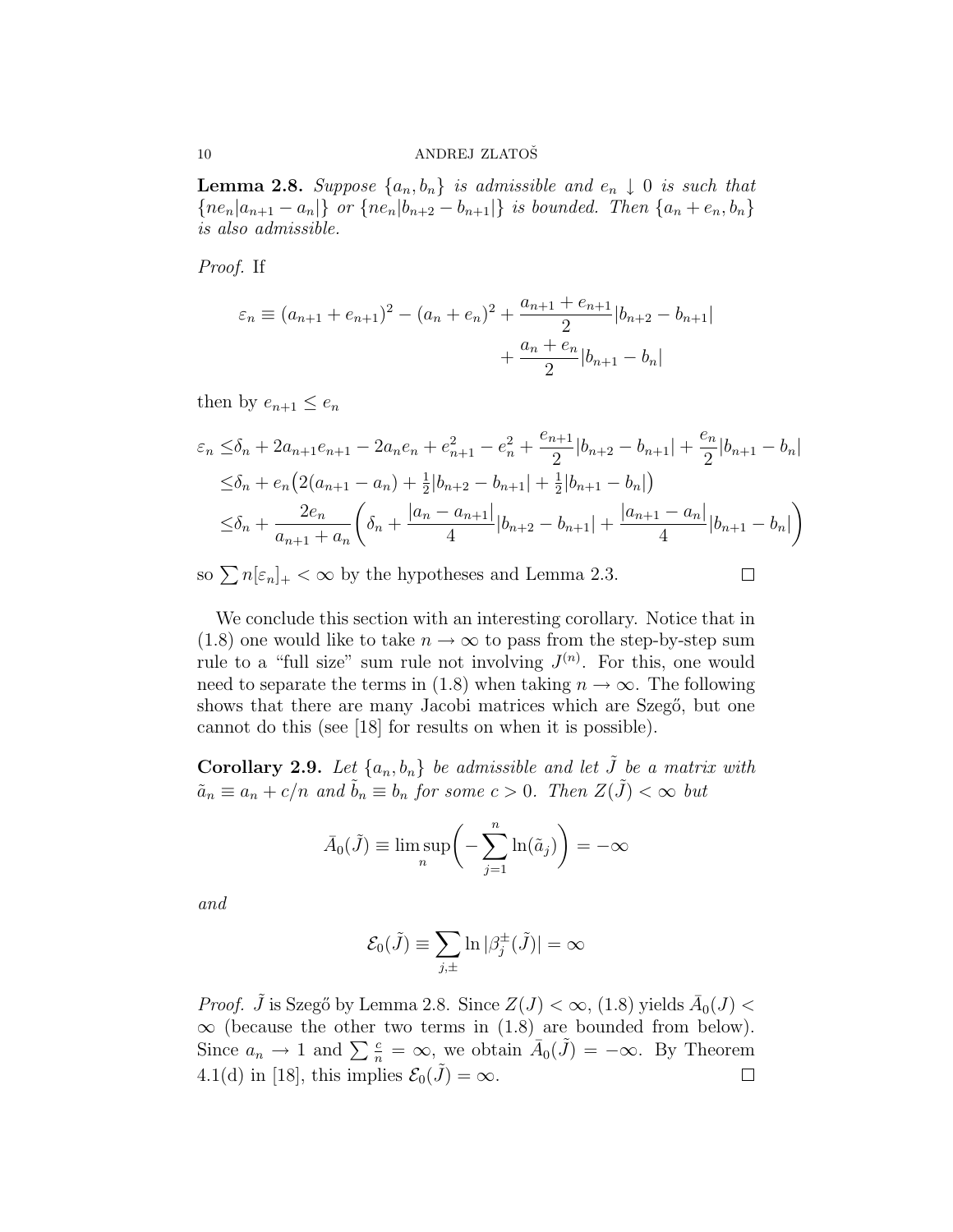#### 3. Control of change of eigenvalues under perturbations

In this section we will prove results on the behavior of eigenvalues under certain finite-rank perturbations of the  $a_n$ 's and  $b_n$ 's. Namely, we will show that these perturbations decrease  $E_i^+$  $j^+$  and increase  $E_j^$ j for all but finitely many  $j$ . This, of course, means that we will not consider arbitrary perturbations. Indeed, in all the perturbations we can treat, the  $a_n$ 's cannot increase. Immediately a question arises, how is this compatible with the possibility of  $a_n > c_n$  in Theorem 1.2. The answer is in Lemma 2.7. Before doing a general  $O(n^{-1-\epsilon})$  perturbation of  $c_n, d_n$ , we will increase the  $c_n$ 's by  $Cn^{-1-\varepsilon}$  for some large C, so that the assumptions of Theorem 1.2 will stay valid and the new  $c_n$  will be larger than  $a_n$ . Then we will use results from this section. For details see the proof of Theorem 4.3.

For  $j \geq 1$  and  $n \geq -1$  we define

$$
p_n(\pm j) \equiv \frac{P_n(E_j^{\pm})}{\left(\sum_{m=0}^{\infty} P_m^2(E_j^{\pm})\right)^{\frac{1}{2}}}
$$

Hence  $p(\pm j) \equiv \{p_n(\pm j)\}_{n=0}^{\infty}$  is the normalized eigenfunction for energy  $E_i^{\pm}$  $j^{\pm}$ . Therefore  $p(\pm j)$  satisfies the same recurrence relation as  $P(E_j^{\pm})$  $j^{\pm}$ ), and so

$$
p_{n+1}(\pm j) = \frac{E_j^{\pm} - b_{n+1}}{a_{n+1}} p_n(\pm j) - \frac{a_n}{a_{n+1}} p_{n-1}(\pm j)
$$
 (3.1)

In what follows, we will use the following result from first order perturbation theory for eigenvalues (see, e.g., [21, p.151]).

**Proposition 3.1.** Let  $J(t) \equiv J + tA$  for  $t \in (-\varepsilon, \varepsilon)$  where J and A are bounded self-adjoint operators on a Hilbert space. Assume that  $J(0)$  has a simple isolated eigenvalue  $E(0) \notin \sigma_{ess}(J(0))$  and let  $\varphi(0)$  be the corresponding normalized eigenfunction. Then there are analytic functions  $E(t)$ ,  $\varphi(t)$  defined on some interval  $(-\varepsilon', \varepsilon')$  such that  $E(t)$ is a simple isolated eigenvalue of  $J(t)$  with normalized eigenfunction  $\varphi(t)$ , and we have  $\frac{\partial}{\partial t}E(t) = \langle \varphi(t), A\varphi(t) \rangle$ .

In the case of Jacobi matrices, all eigenvalues outside [−2, 2] are simple. Hence if  $J(t) \equiv J + tA$  with A bounded self-adjoint matrix, then

$$
\frac{\partial}{\partial t} E_j^{\pm}(t) = \langle p(\pm j; t), Ap(\pm j; t) \rangle \tag{3.2}
$$

as long as  $E_i^{\pm}$  $j^{\pm}(t)$  stays outside  $[-2, 2]$ .

We define  $E_j^{\pm} \equiv \pm 2$  whenever J has less than j positive/negative eigenvalues. Then, of course, (3.2) does not apply when  $E_i^{\pm}$  $j^{\pm}(t) = \pm 2,$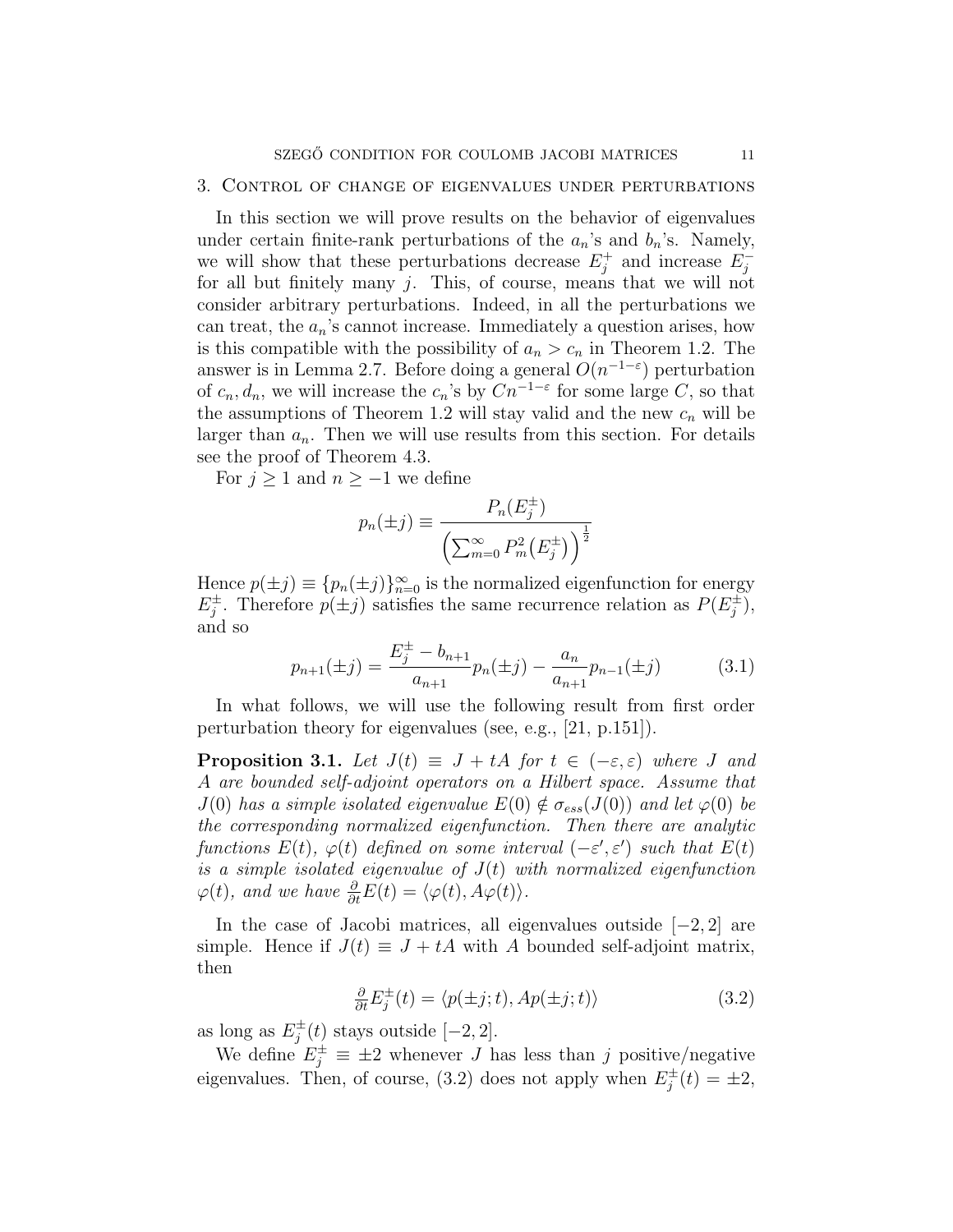but we at least have continuity of  $E_i^{\pm}$  $j^{\pm}(t)$  in t by norm-continuity of  $J(t)$ .

Here is the main idea of this section. Fix  $n$  and take  $A$  to be the matrix with  $A_{n-1,n} = A_{n,n-1} = -1$  and all other entries zero (the upper left-hand corner of A being  $A_{0,0}$ ). Then increasing t corresponds to decreasing  $a_n$ . We have

$$
\frac{\partial}{\partial t}E_j^{\pm}(t) = -2p_n(\pm j; t)p_{n-1}(\pm j; t)
$$

Let us take  $j = 1$ . Then by the Sturm oscillation theory [20] we know that  $sgn(p_n(1;t)) = sgn(p_{n-1}(1;t))$  and  $sgn(p_n(-1;t)) = -sgn(p_{n-1}(-1;t))$ for  $n \geq 1$ . Hence  $E_1^+$  will decrease and  $E_1^-$  will increase when we decrease  $a_n$ . This is exactly what we want.

Unfortunately, this is not always the case for other eigenvalues. Indeed, let us consider a positive eigenvalue  $E_i^+$  $j^+$ . By oscillation theory,  $p(j)$  changes sign j – 1 times and so  $E_j^+$  will grow at certain n. However, if  $E_j^+ \approx 2$ ,  $a_n \approx 1$  and  $b_n \approx 0$ , then by (3.1)  $p_{n+1}(j) \approx 2p_n(j) - p_{n-1}(j)$ , that is,  $p(j)$  is (locally) close to a linear function of n. Therefore, if  $sgn(p_n(j)) = -sgn(p_{n-1}(j))$ , then  $sgn(p_m(j)) = sgn(p_{m-1}(j))$  for  $m \neq n$  but close to n. Hence, a suitable decrease of  $a_n$  along with some neighboring  $a_m$ 's should always result into a decrease of  $E_i^+$  $j^+$ . This is the content of the present section.

**Definition 3.2.** Let  $\delta > 0$ . We say that  $\tilde{J} \delta$ -minorates J, if  $|E_i^{\pm}|$  $|\tilde{j}(\tilde{J})| \leq$  $|E_i^{\pm}$  $\mathcal{L}_j^{\pm}(J)$  whenever  $|E_j^{\pm}|$  $|\dot{J}_j^{\pm}(J)| < 2 + \delta.$ 

*Remarks.* 1. This is well defined because  $E_j^{\pm} \equiv \pm 2$  whenever J has less than j positive/negative eigenvalues.

2. Notice that for fixed  $\delta$  this relation is transitive.

**Lemma 3.3.** There exists  $\delta > 0$  such that the following is true. If for some J we have  $|a_m - 1| < \delta$  and  $|b_m| < \delta$  for  $m \in \{n, n + 1, n + 2\}$ , and  $\tilde{J}$  is obtained from J by decreasing  $a_n$  by  $c > 0$  and  $a_{n+2}$  by  $d > 0$ so that  $|a_n - c - 1| < \delta$ ,  $|a_{n+2} - d - 1| < \delta$  and  $c/d \in [\frac{1}{13}, 13]$ , then  $\tilde{J}$ δ-minorates J.

Remark. That is, decreasing both  $a_n$  and  $a_{n+2}$  results into decrease of all but finitely many  $|E_i^{\pm}|$  $\left| \frac{1}{j} \right|$ . The same trick applied to  $a_n$  and  $a_{n+1}$ fails.

*Proof.* Let  $q \equiv c/d$ . Let  $E \equiv E_i^+$  $j^+$  and  $p_n \equiv p_n(+j)$  for some  $2 < E_j^+$  $2 + \delta$ . Then by  $(3.1)$ 

$$
p_{n+1} = 2p_n - p_{n-1} + \frac{E - 2a_{n+1} - b_{n+1}}{1 + (a_{n+1} - 1)}p_n + \frac{a_{n+1} - a_n}{1 + (a_n - 1)}p_{n-1}
$$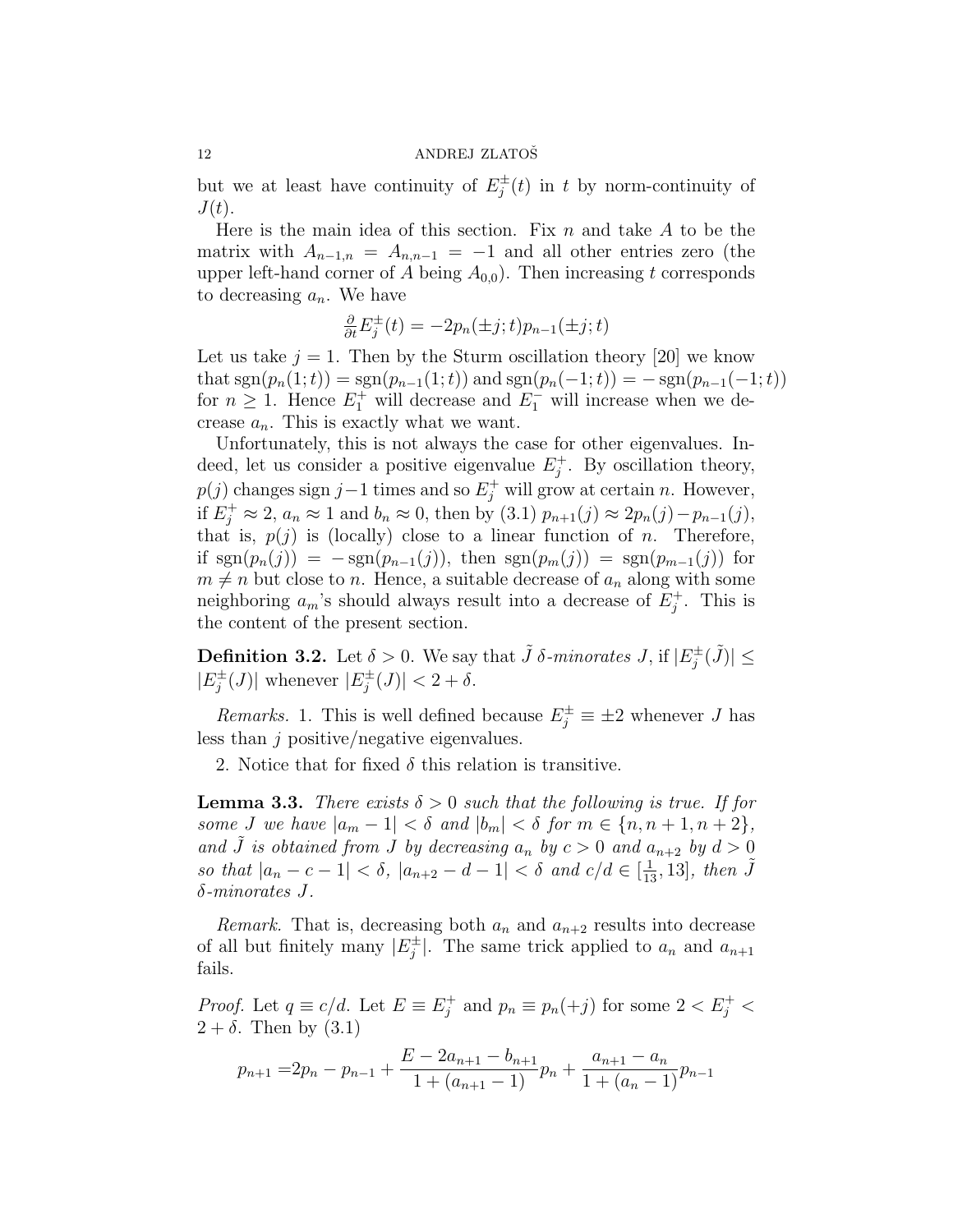$$
=2p_n-p_{n-1}+O(\delta)(|p_n|+|p_{n-1}|) \tag{3.3}
$$

with  $|O(\delta)| \leq C\delta$  for some universal  $C < \infty$  and all small  $\delta$ . Similarly we obtain by iterating (3.1)

$$
p_{n+2} = 3p_n - 2p_{n-1} + O(\delta)(|p_n| + |p_{n-1}|)
$$
\n(3.4)

Let now  $J(t) \equiv J + tA$  where A is such that  $A_{n-1,n} = A_{n,n-1} = -q$ ,  $A_{n+1,n+2} = A_{n+2,n+1} = -1$  and all other entries are 0. Then obviously  $E_i^{\pm}$  $j^{\pm}(0) = E_j^{\pm}$  $j^{\pm}$  and  $\tilde{J} = J(d)$ . By (3.2)

$$
\frac{\partial}{\partial t} E_j^+(0) = \langle p, Ap \rangle = -2(qp_np_{n-1} + p_{n+2}p_{n+1})
$$

By (3.3) and (3.4)

$$
qp_np_{n-1} + p_{n+2}p_{n+1} = 6p_n^2 - (7-q)p_np_{n-1} + 2p_{n-1}^2 + O(\delta)(p_n^2 + p_{n-1}^2)
$$
\n(3.5)

Since  $6 \cdot 2 (7-q)$ 2  $\sqrt{2}$  $> 0$  for  $q \in (7 - 4)$  $\sqrt{3}$ , 7 + 4 $\sqrt{3}$ )  $\supset [\frac{1}{13}, 13]$ , it follows that

$$
6p_n^2 - (7-q)p_np_{n-1} + 2p_{n-1}^2 > |O(\delta)|\left(p_n^2 + p_{n-1}^2\right)
$$

for small enough  $\delta$  (uniformly for all  $q \in [\frac{1}{13}, 13]$ ). That is,  $\frac{\partial}{\partial t} E_j^+$  $j^+(0) < 0.$ 

This argument obviously applies to all  $t \in [0, d]$ , not only to  $t = 0$ , as long as  $E_i^+$  $j(t) > 2$ . This is because for each such t,  $J(t)$  satisfies the conditions of this lemma. Hence  $E_i^+$  $j^{\dagger}(t)$  can only decrease with t (and so stays smaller than  $2 + \delta$ ). Also, no new eigenvalues can appear. Indeed  $-$  if  $E_i^+$  $j_j^+(t_1) = 2$  and  $E_j^+$  $t_1^+(t_2) > 2$  for some  $t_2 > t_1$ , then  $E_j^+$  $j^{+}(t)$  would have to have a discontinuity in  $[t_1, t_2]$ , because by the above argument it has to decrease whenever it is larger than 2.

A similar argument applies to  $E_i^$  $j_1^-(0) > -2 - \delta$ , with  $p_{n+1} \approx -2p_n - \delta$  $p_{n-1}$  and  $p_{n+2} \approx 3p_n + 2p_{n-1}$  in place of (3.3) and (3.4), and shows that such  $E_i^$  $j_{j}^{-}$  increases with t. The result follows.  $\Box$ 

As mentioned earlier, same trick with  $a_{n+1}$  in place of  $a_{n+2}$  does not work. Indeed – in (3.5) we would have  $2p_n^2 - (1-q)p_np_{n-1}$  +  $O(\delta)(p_n^2 + p_{n-1}^2)$  which cannot be guaranteed to be positive for any  $\delta > 0$ . However, we can replace  $a_{n+2}$  by  $a_{n+k}$  for  $k \geq 2$ , and the lemma stays valid for some smaller  $\delta = \delta(k) > 0$  and  $c/d \in [(4k^2-3)^{-1}, 4k^2-3]$ (we use that  $p_{n+k} \approx (k+1)p_n - kp_{n-1}$ ). Of course, the bounds on  $|a_m-1|$ and  $|b_m|$  have to hold for  $m \in \{n, \ldots, n+k\}.$ 

Before we start perturbing the  $b_n$ 's, let us state one more result with the same flavor.

**Lemma 3.4.** There exists  $\delta > 0$  such that the following is true. If for some J we have  $|a_m - 1| < \delta$  and  $|b_m| < \delta$  for  $m \in \{n, n + 1, n + 2\}$ ,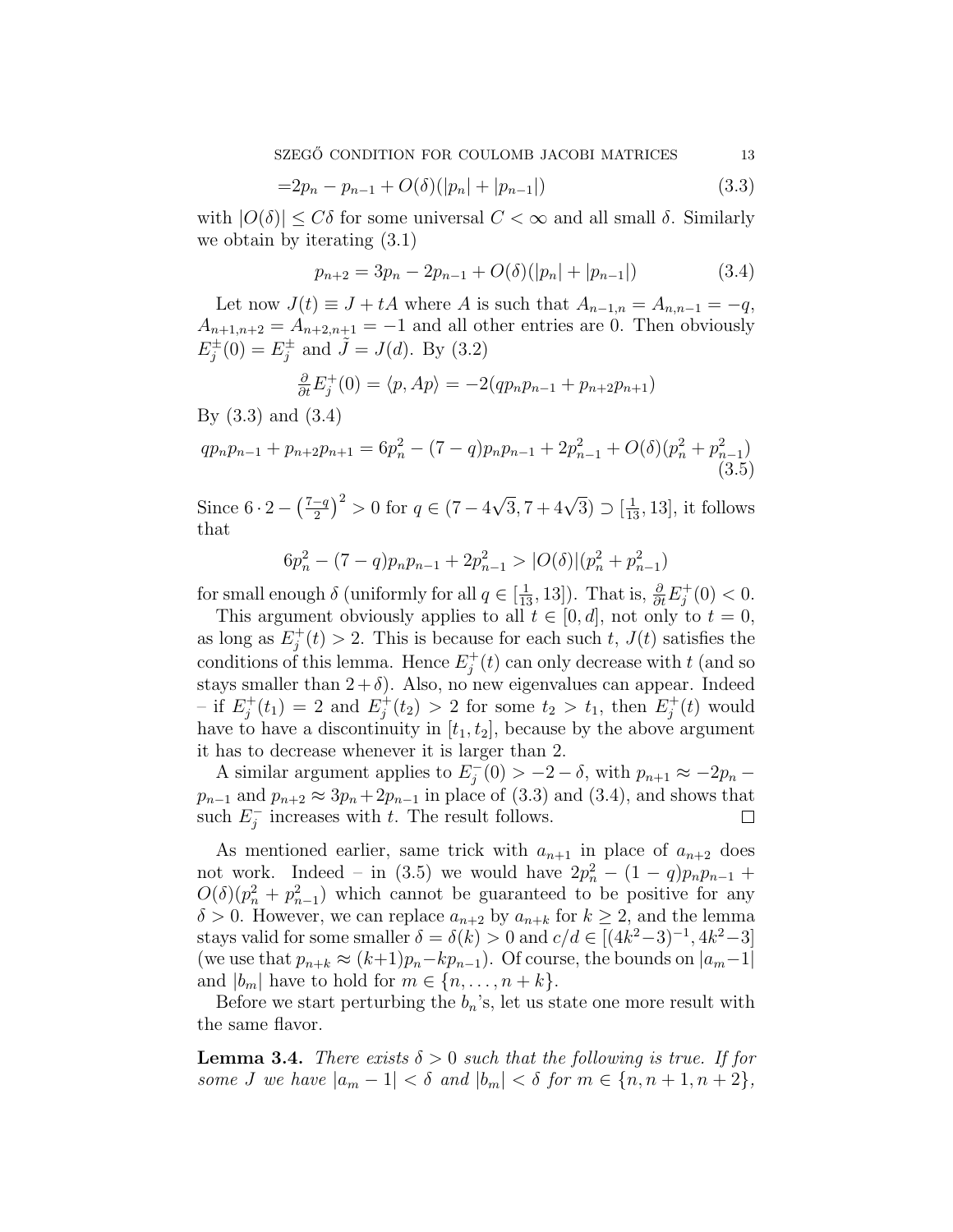and  $\tilde{J}$  is obtained from J by decreasing  $a_n$ ,  $a_{n+1}$  and  $a_{n+2}$  by  $c > 0$  so that  $|a_m - c - 1| < \delta$  for  $m \in \{n, n + 1, n + 2\}$ , then  $\tilde{J}$   $\delta$ -minorates J.

Remark. Again, the result can be extended to decreasing  $a_n, \ldots, a_{n+k}$ (for  $k \geq 2$ ) by  $c > 0$ , with a smaller  $\delta = \delta(k) > 0$ .

*Proof.* An argument as above yields for  $A_{n-1,n} = A_{n,n-1} = A_{n,n+1}$  $A_{n+1,n} = A_{n+1,n+2} = A_{n+2,n+1} = -1$ 

$$
\frac{\partial}{\partial t} E_j^+(0) = -2(p_{n-1}p_n + p_n p_{n+1} + p_{n+1}p_{n+2})
$$
  
= -2(8p\_n^2 - 7p\_n p\_{n-1} + 2p\_{n-1}^2 + O(\delta)(p\_n^2 + p\_{n-1}^2))

which is negative for small enough  $\delta$ , since  $8 \cdot 2 - \left(\frac{7}{2}\right)$  $(\frac{7}{2})^2 > 0$ . The rest of the previous proof applies.  $\Box$ 

Our next aim is to allow perturbations of the  $b_n$ 's as well. If one decreases  $b_n$ , it is obvious that all  $E_j^+$  decrease, but all  $E_j^-$  decrease as well. Hence, perturbing the  $b_n$ 's alone will not move "in" all eigenvalues. To ensure that, we have to counter the undesired movement of  $E_j^-$  by decreasing  $a_n$ 's.

**Lemma 3.5.** There exists  $\delta > 0$  such that the following is true. If for some J we have  $|a_m-1| < \delta$  and  $|b_m| < \delta$  for  $m \in \{n, n+1, n+2\}$ , and  $\tilde{J}$  is obtained from J by decreasing  $a_n$  and  $a_{n+2}$  by  $c > 0$  and changing  $b_n$  by  $d \in \left[-\frac{c}{2}\right]$  $rac{c}{2}, \frac{c}{2}$  $\lfloor \frac{c}{2} \rfloor$  so that  $|a_n - c - 1| < \delta$ ,  $|a_{n+2} - c - 1| < \delta$  and  $|b_n + d| < \delta$ , then  $\tilde{J}$   $\delta$ -minorates  $J$ .

*Proof.* This time we have  $A_{n-1,n} = A_{n,n-1} = A_{n+1,n+2} = A_{n+2,n+1}$  $-1$  and  $A_{n-1,n-1} = q \equiv d/c$ . We obtain

$$
\frac{\partial}{\partial t} E_j^+(0) = -2(p_{n-1}p_n + p_{n+1}p_{n+2}) + qp_{n-1}^2
$$
  
= -2(6p\_n^2 - 6p\_np\_{n-1} + (2 -  $\frac{q}{2}$ )p\_{n-1}^2 + O(\delta)(p\_n^2 + p\_{n-1}^2))

which is negative for small enough  $\delta$  if  $q < 1$  (i.e. if  $6 \cdot (2 - \frac{q}{2})$  $(\frac{q}{2}) - (\frac{6}{2})$  $\frac{6}{2}$  $)^2 > 0$ . A similar argument for  $E_i^$  $j<sub>j</sub>$  requires  $q > -1$ , so there is a  $\delta > 0$  which works for all  $q \in \left[-\frac{1}{2}\right]$  $\frac{1}{2}, \frac{1}{2}$  $\frac{1}{2}$ . ⊔

## 4. The main result

We will now outline an argument suggested in [18]. This shows how to use  $(1.8)$  to prove stability of the Szeg $\tilde{c}$  condition under certain trace class perturbations.

Let  $\tilde{J}$  be a trace class perturbation of a matrix  $J$  which we know to be Szegő. That is

$$
\sum_{n} (|\tilde{a}_n - a_n| + |\tilde{b}_n - b_n|) < \infty \tag{4.1}
$$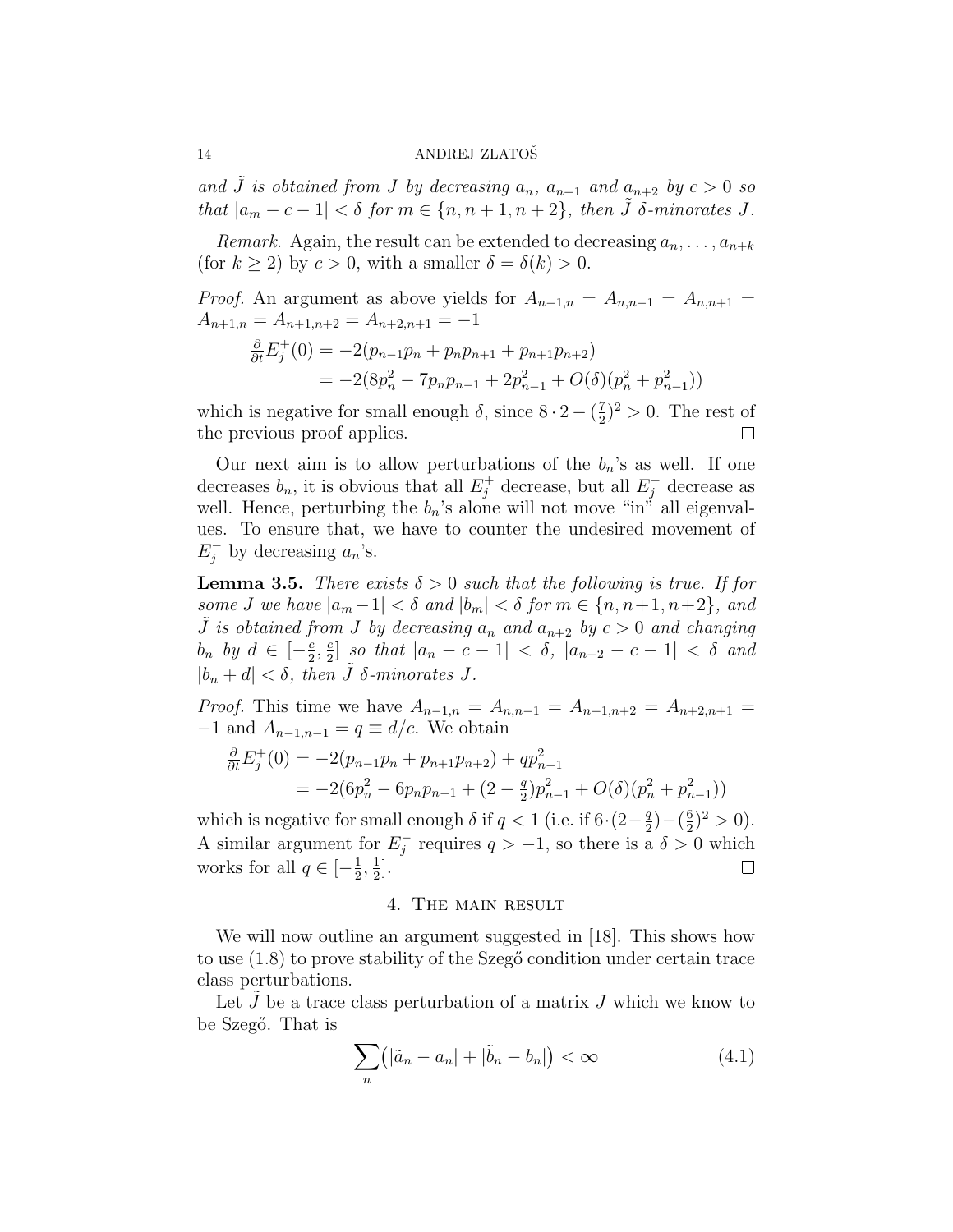Let  $\tilde{J}_n$  be the matrix which we obtain from J by replacing  $a_j, b_j$  by  $\tilde{a}_j, \tilde{b}_j$  for  $j = 1, \ldots, n$ . Then  $\tilde{J}_n \to \tilde{J}$  pointwise (and also in norm). Now by applying (1.8) to both  $\tilde{J}_n$  and J and subtracting, we obtain

$$
Z(\tilde{J}_n) = Z(J) - \sum_{j=1}^n (\ln(\tilde{a}_j) - \ln(a_j)) + \sum_{j,\pm} (\ln |\beta_j^{\pm}(\tilde{J}_n)| - \ln |\beta_j^{\pm}(J)|)
$$
\n(4.2)

By lower semicontinuity of  $Z$  in  $J$  (in the topology of pointwise convergence of matrix elements; see [9]), we know that  $Z(\tilde{J}) \leq \liminf Z(\tilde{J}_n)$ . So taking  $n \to \infty$  in (4.2) we obtain

$$
Z(\tilde{J}) \le Z(J) + \sum_{j=1}^{\infty} |\ln(\tilde{a}_j) - \ln(a_j)| + \liminf_{n} \sum_{j,\pm} \left( \ln |\beta_j^{\pm}(\tilde{J}_n)| - \ln |\beta_j^{\pm}(J)| \right)
$$
\n(4.3)

If  $\inf_j {\tilde{a}_j, a_j} > 0$ , then the first sum is finite by (4.1). Hence, if we could show that the liminf is smaller than  $+\infty$ , we would prove J to be Szegő. Notice that this is true if for some  $\delta > 0$  each  $\tilde{J}_n$   $\delta$ -minorates J, because then  $|\beta_i^{\pm}|$  $|\tilde{j}(\tilde{j}_n)| \leq |\beta_j^{\pm}|$  $\frac{1}{j}(J)|$  whenever  $|E_j^{\pm}|$  $\vert j^{\pm}(J) \vert < 2 + \delta$  and the other  $|\beta_i^{\pm}|$  $\langle \dot{J}_n \rangle$  are bounded. This is where results from the previous section enter the picture.

Unfortunately, we cannot treat general trace class perturbations at this moment. The reason is the necessity to use Lemma 2.7, as described in Section 3. It also needs to be said that in what follows, the "partial perturbations"  $\tilde{J}_n$  will be slightly different from those above. They will differ in up to 4 matrix elements, but they will still converge to  $J$  and so  $(4.3)$  will stay valid.

Let us now apply the above argument. We start with

**Lemma 4.1.** Let J be Szegő with  $a_n \to 1$ ,  $b_n \to 0$ , and let  $e_n \downarrow 0$ ,  $e_n < a_n$ ,  $\sum_n e_n < \infty$ . Then the matrix  $\tilde{J}$  with  $\tilde{a}_n \equiv a_n - e_n$  and  $b_n \equiv b_n$  is also Szegő.

*Proof.* Let  $\delta \equiv \min{\{\delta(2), \delta(3), \delta(4)\}} > 0$  where  $\delta(k)$  are as in the remark after Lemma 3.4 (that is, good for decreasing 3, 4 and 5 consecutive  $a_n$ 's). Let N be such that for  $j \geq N$  we have  $|a_j - 1| < \delta$ ,  $|\tilde{a}_j - 1| < \delta$  and  $|b_j| < \delta$ . For  $n \geq N + 1$  let  $\tilde{J}_n$  be such that  $b_j(\tilde{J}_n) \equiv b_j$ and  $\overline{a}$ 

$$
a_j(\tilde{J}_n) \equiv \begin{cases} \tilde{a}_j & j \le N - 1 \\ \tilde{a}_j + e_{n+1} & N \le j \le n \\ a_j & j \ge n + 1 \end{cases}
$$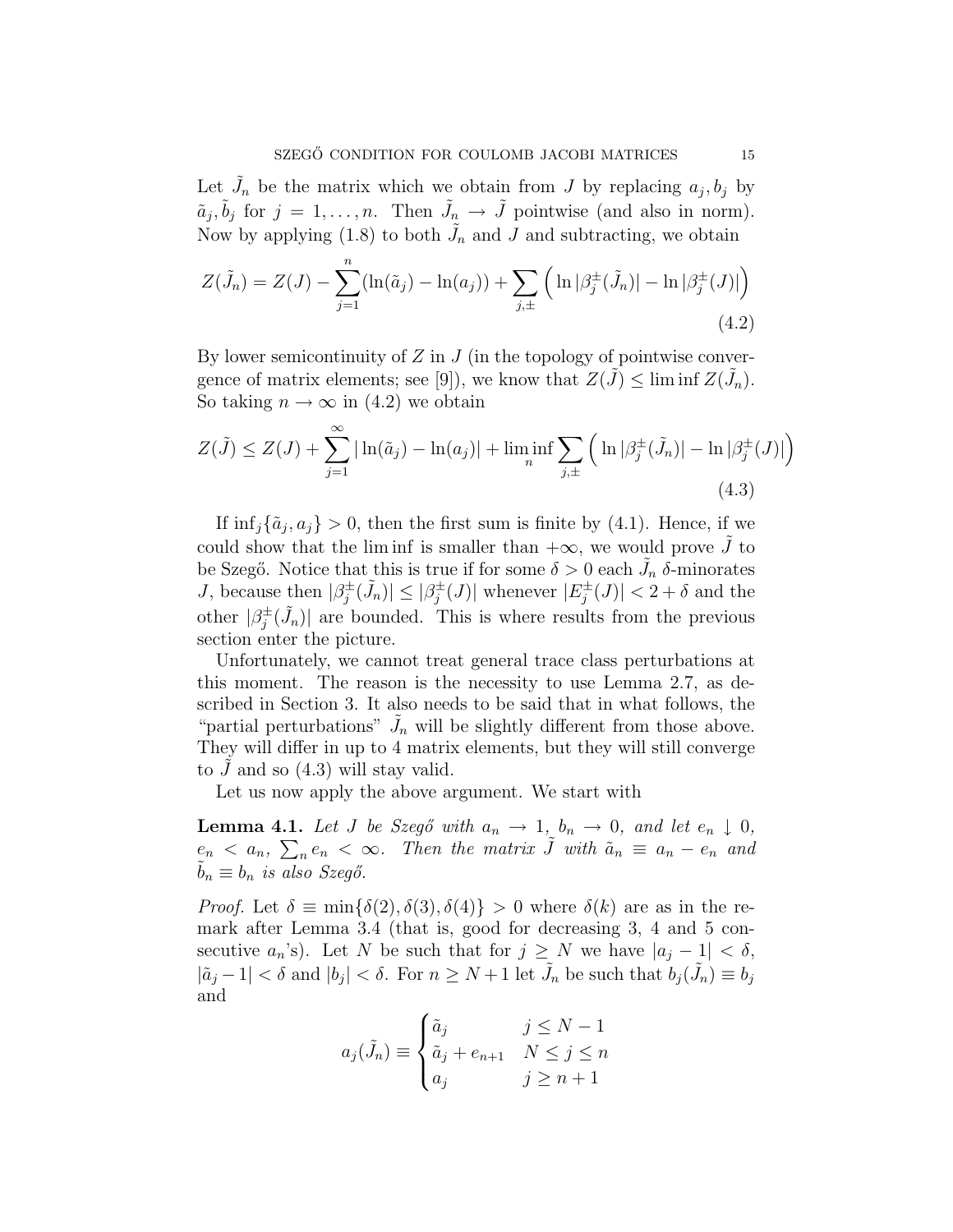Then  $J_{N+1}$  is Szegő because it is a finite-rank perturbation of J.

Let  $n \geq N+2$ . Notice that  $\tilde{J}_n$  is obtained from  $\tilde{J}_{n-1}$  by decreasing  $a_j(\tilde{J}_{n-1})$  by  $c \equiv e_n - e_{n+1}$  for  $j = N, \ldots, n$ . This can be accomplished by successive decreases of 3, 4 or 5 neighboring  $a_j$ 's by c, as in Lemma 3.4 (and the remark after it). It follows that  $\tilde{J}_n$   $\delta$ -minorates  $\tilde{J}_{n-1}$ , and so by induction  $\tilde{J}_n$   $\delta$ -minorates  $\tilde{J}_{N+1}$ . Then by  $(4.2)$  (with  $\delta < \frac{1}{2}$ )

$$
Z(\tilde{J}_n) \le Z(\tilde{J}_{N+1}) + 2\sum_{j=N}^{\infty} e_j + K \ln(M) < \infty
$$

where K is the number of eigenvalues of  $J_{N+1}$  outside  $(-2 - \delta, 2 + \delta)$ and  $M \equiv 3 \sup_j \{a_j, |b_j|\} \geq ||\tilde{J}_n||$ . So  $Z(\tilde{J}_n)$  are uniformly bounded and since  $\tilde{J}_n \to \tilde{J}$  pointwise, lower semicontinuity of Z implies  $Z(\tilde{J})$  <  $\Box$ ∞.

**Corollary 4.2.** Suppose  $\{a_n, b_n\}$  is admissible and  $\{e_n, f_n\}$  is such Coronary 4.2. Suppose  $\{a_n, o_n\}$  is damissione and  $\{e_n, f_n\}$  is such<br>that  $e_n \to 0$ ,  $f_n \to 0$ ,  $e_n > -a_n$  and  $\sum n(|e_{n+1}-e_n|+|f_{n+1}-f_n|) < \infty$ . Then the matrix  $\tilde{J}$  with  $\tilde{a}_n \equiv a_n + e_n$ ,  $\tilde{b}_n \equiv b_n + f_n$  is Szegő.

Remark. This is almost like Lemma 2.7 with the condition  $2e_n \ge |f_n|$ removed.

*Proof.* Let us define  $\bar{e}_n \equiv \sum_{j=1}^{\infty}$  $\sum_{j=n}^{\infty} |e_{j+1} - e_j|$  and similarly for  $f_n$ . Notice that  $\bar{e}_n \geq |e_n|, \bar{e}_n \downarrow 0$  and

$$
\sum_{n=1}^{\infty} \bar{e}_n \le \sum_{n=1}^{\infty} n|e_{n+1} - e_n| < \infty
$$

Then if  $\tilde{e}_n \equiv e_n + \bar{e}_n + \bar{f}_n$ , we have  $2\tilde{e}_n \geq |f_n|$ , and so  $\{a_n + \tilde{e}_n, b_n + f_n\}$  is admissible by Lemma 2.7. Then by Lemma 4.1 the result follows.  $\Box$ 

We are now ready to prove Theorem 1.2.

**Theorem 4.3.** Suppose that  $\{a_n, b_n\}$  is admissible and  $\varepsilon > 0$ . Then the matrix  $\tilde{J}$  with

$$
\tilde{a}_n \equiv a_n + O(n^{-1-\varepsilon}) \qquad \qquad \tilde{b}_n \equiv b_n + O(n^{-1-\varepsilon})
$$

is  $Szeg\acute{o}$ .

Proof. Our strategy is as outlined in Section 3. We let

$$
C \equiv \sup_{n} \{ |\tilde{a}_n - a_n| n^{1+\varepsilon}, |\tilde{b}_n - b_n| n^{1+\varepsilon} \} < \infty
$$
 (4.4)

and increase  $a_n$  by  $6Cn^{-1-\epsilon}$  (we call these again  $a_n$ ). Then by Lemma 2.7 (or Lemma 2.8),  $\{a_n, b_n\}$  (with the new  $a_n$ ) is also admissible. Thus,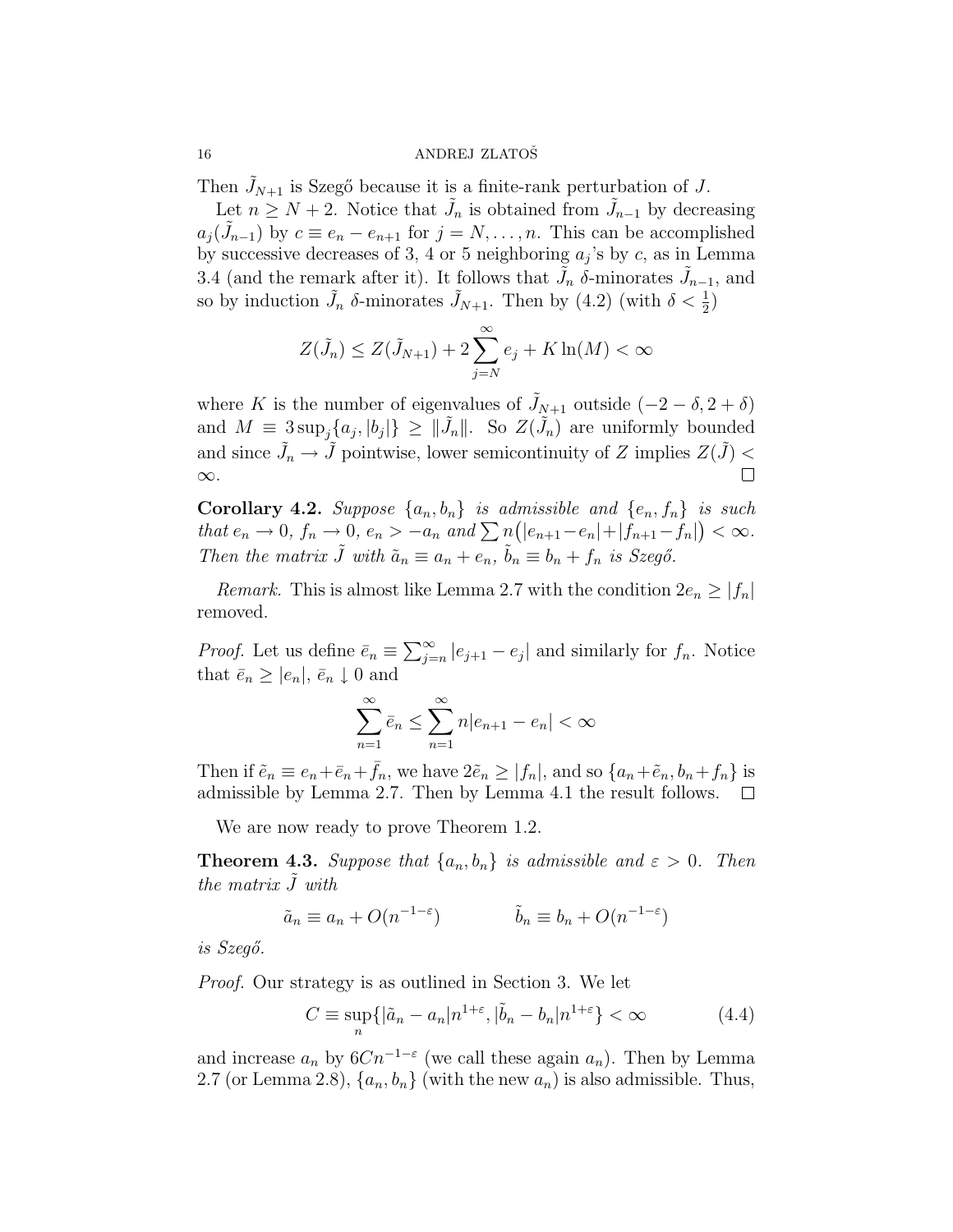the new  $J$  is Szegő and we now have

$$
a_n - \tilde{a}_n \in [5Cn^{-1-\epsilon}, 7Cn^{-1-\epsilon}]
$$
  
\n
$$
b_n - \tilde{b}_n \in [-Cn^{-1-\epsilon}, Cn^{-1-\epsilon}]
$$
\n(4.5)

Let  $\delta$  be such that both Lemmas 3.3 and 3.5 hold. Let N be such that for  $j \ge N$  we have  $|a_j - 1| < \delta$ ,  $|\tilde{a}_j - 1| < \delta$ ,  $|b_j| < \delta$  and  $|\tilde{b}_j| < \delta$ . We let  $J_{N-1}$  be such that

$$
a_j(\tilde{J}_{N-1}) \equiv \begin{cases} \tilde{a}_j & j \le N-1 \\ a_j & j \ge N \end{cases}
$$

and similarly for  $b_i(\tilde{J}_{N-1})$ . Then  $\tilde{J}_{N-1}$  is Szegő because it is a finiterank perturbation of J.

We construct  $\tilde{J}_N$  from  $\tilde{J}_{N-1}$  by first decreasing  $a_N, a_{N+2}$  by  $2|b_N-\tilde{b}_N|$ and changing  $b_N$  to  $b_N$ , and then decreasing  $a_N$  by  $a_N - \tilde{a}_N$  and  $a_{N+2}$ by  $(a_N - \tilde{a}_N)/13$  (in terms of the new  $a_N$ ). Both these perturbations are  $\delta$ -minorating by Lemmas 3.3 and 3.5, and the obtained matrix  $J_N$ agrees with  $\tilde{J}$  in first N couples  $a_j(\tilde{J}_N)$ ,  $b_j(\tilde{J}_N)$ . The others are same as in J, only exception being  $a_{N+2}(J_N)$ , for which we know

$$
a_{N+2}(\tilde{J}_N) - \tilde{a}_{N+2} \in [2C(N+2)^{-1-\epsilon}, 7C(N+2)^{-1-\epsilon}] \tag{4.6}
$$

(if N is chosen so that  $33N^{-1-\epsilon} \leq 39(N+2)^{-1-\epsilon}$ ).

Now we apply the same procedure to inductively construct  $\tilde{J}_n$  from  $\tilde{J}_{n-1}$  for  $n \geq N+1$ . Each  $\tilde{J}_n$  will agree with  $\tilde{J}$  up to index n, and other elements will be the same as in J, with the exception of  $a_{n+1}(\tilde{J}_n)$  and  $a_{n+2}(\tilde{J}_n)$ . For these we will have (4.6) (with  $n+1$  and  $n+2$  in place of  $N + 2$ , which is just enough so that we can change  $b_{n+1}$  to  $\tilde{b}_{n+1}$  when passing to  $\tilde{J}_{n+1}$  by the same method. Since  $\tilde{J}_n$   $\delta$ -minorates  $\tilde{J}_{n-1}$ , we obtain by induction that each  $\tilde{J}_n$   $\delta$ -minorates  $\tilde{J}_{N-1}$ .

Again, we have by (4.2) (with  $\delta < \frac{1}{2}$ )

$$
Z(\tilde{J}_n) \le Z(\tilde{J}_{N-1}) + 14C \sum_{j=N}^{\infty} j^{-1-\varepsilon} + K \ln(M) < \infty
$$

with K and M as in the proof of Lemma 4.1. Since  $\tilde{J}_n \to \tilde{J}$ , the result follows.  $\Box$ 

Corollary 4.4. Let  $2\alpha \geq |\beta|, e_n \downarrow 0, \varepsilon > 0$  and

$$
a_n \equiv 1 + \frac{\alpha}{n} + e_n + O(n^{-1-\varepsilon}) \qquad \qquad b_n \equiv \frac{\beta}{n} + O(n^{-1-\varepsilon})
$$

Then  $J$  is  $Szeq\delta$ .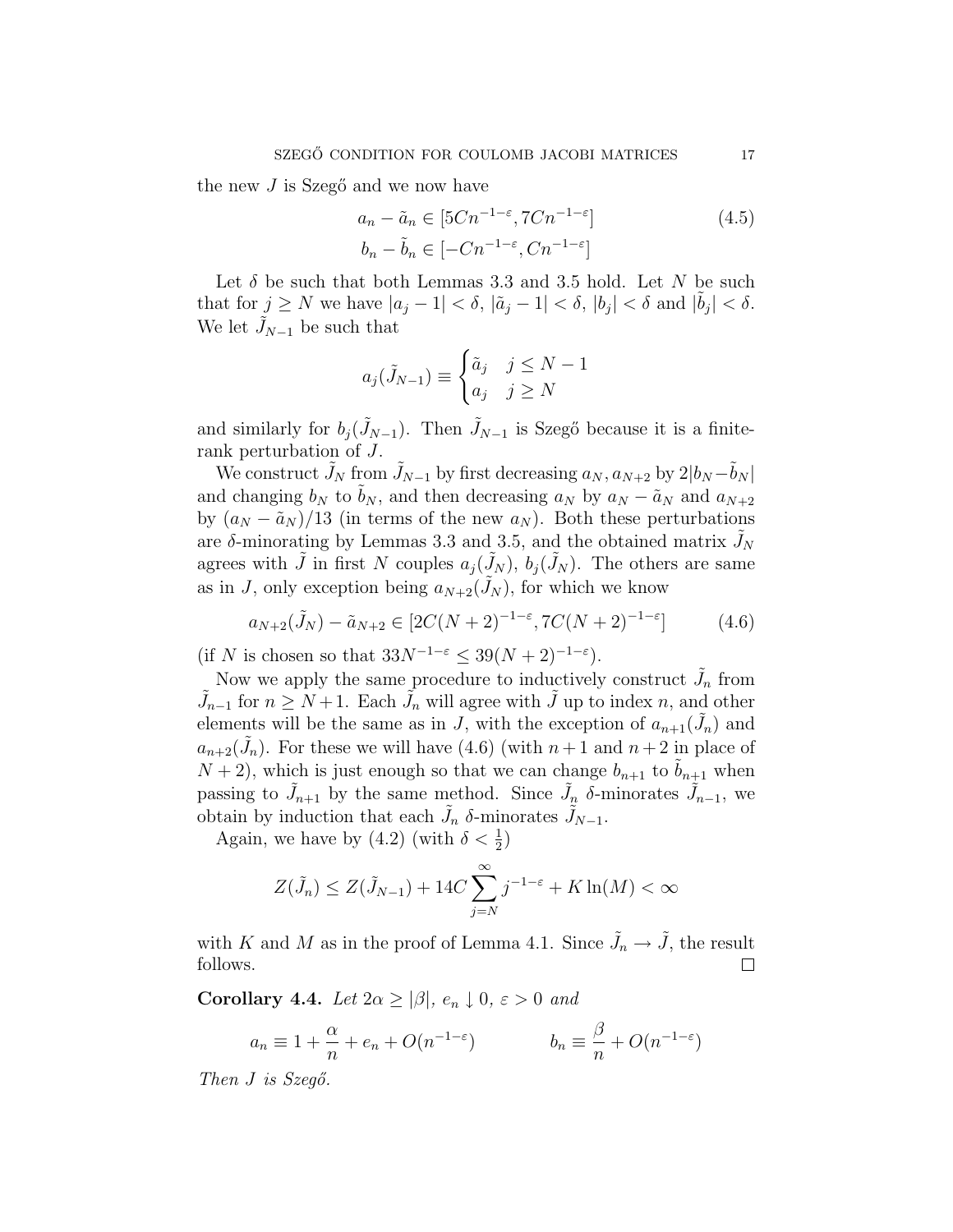*Remarks.* 1. This settles the  $2\alpha \geq |\beta|$  case of Askey's conjecture.

2. The same is true when  $\alpha n^{-1}$ ,  $\beta n^{-1}$  are replaced by  $\alpha n^{-\gamma}$ ,  $\beta n^{-\gamma}$ for any  $\gamma > 0$ .

*Proof.* By Lemma 2.8,  $\{1 + \alpha/n + e_n, \beta/n\}$  is admissible. Then use Theorem 4.3.  $\Box$ 

Let us now return to considering perturbations of a single  $a_n$ . As noted in Section 1, decreasing it can only guarantee decrease of  $|E_1^{\pm}|$ . However, if we know that  $J$  has no bound states (eigenvalues outside  $[-2, 2]$ , then this is sufficient to conclude that no new bound states can appear when decreasing  $a_n$ .

**Theorem 4.5.** Assume that J with  $a_n \to 1$ ,  $b_n \to 0$  has only finitely many bound states and let  $\tilde{J}$  have  $\tilde{a}_n \le a_n$  and  $\tilde{b}_n = b_n$  with  $\tilde{a}_n \to 1$ . many bound states and tet *J* have  $a_n \le a_n$  and  $b_n = b_n$  with  $a_n \to 1$ .<br>Then  $\tilde{J}$  is Szegő if and only if *J* is Szegő and  $\sum_n (a_n - \tilde{a}_n) < \infty$ . In any case,  $\tilde{J}$  also has only finitely many bound states.

*Proof.* We only need to prove this theorem for J with no bound states. For by Sturm oscillation theory, J has finitely many of them iff  $J^{(n)}$  has none for large enough n. And J is Szegő iff  $J^{(n)}$  is. So let us assume that J has no bound states. Then by the above discussion,  $\tilde{J}$  has none as well. Indeed – if we let  $\tilde{J}_n$  have  $a_j(\tilde{J}_n) \equiv \tilde{a}_j$  for  $j = 1, \ldots, n$  and all other entries same as J, then  $\tilde{J}_n$  is created from  $\tilde{J}_{n-1}$  by decreasing  $a_n$ . Since  $\tilde{J}_{n-1}$  has no bound states, the same must be true for  $\tilde{J}_n$ . Since  $\tilde{J}_n \to \tilde{J}$  in norm,  $\tilde{J}$  also has no bound states.

If  $Z(J) < \infty$  and  $\sum (a_n - \tilde{a}_n) < \infty$ , then  $Z(\tilde{J}) < \infty$  by (4.3). No bound states and Theorem 4.1(d) in [18] imply  $\overline{A}_0(J) > -\infty$ . So if  $(a_n - \tilde{a}_n) = \infty$ , we obtain  $\bar{A}_0(\tilde{J}) = \infty$ , and then  $Z(\tilde{J}) = \infty$  by (1.8) (since  $Z(\tilde{J}^{(n)}) \geq -\frac{1}{2}\ln(2)$ ). Finally, if  $Z(J) = \infty$ , then no bound states and Theorem 4.1(a) in [18] give  $\bar{A}_0(J) = \infty$ . This implies  $\bar{A}_0(\tilde{J}) = \infty$ and so again  $Z(J) = \infty$ .  $\Box$ 

Since Theorem 4.1 in [18] does not distinguish between no bound states and  $\mathcal{E}_0(J) < \infty$ , we can extend the above result to that case, but we need to restrict it to  $\delta$ -minorating perturbations of the  $a_n$ 's only (e.g. decreasing  $a_n$  by  $e_n \downarrow 0$ ). If  $\mathcal{E}_0(J) = \infty$ , then such a result cannot be generally true. For example, if  $2\alpha > |\beta|$  in the Coulomb case, then decreasing  $\alpha$  by  $\alpha - |\beta|/2$  results into a non-summable change of the  $a_n$ 's, but the matrix stays Szegő.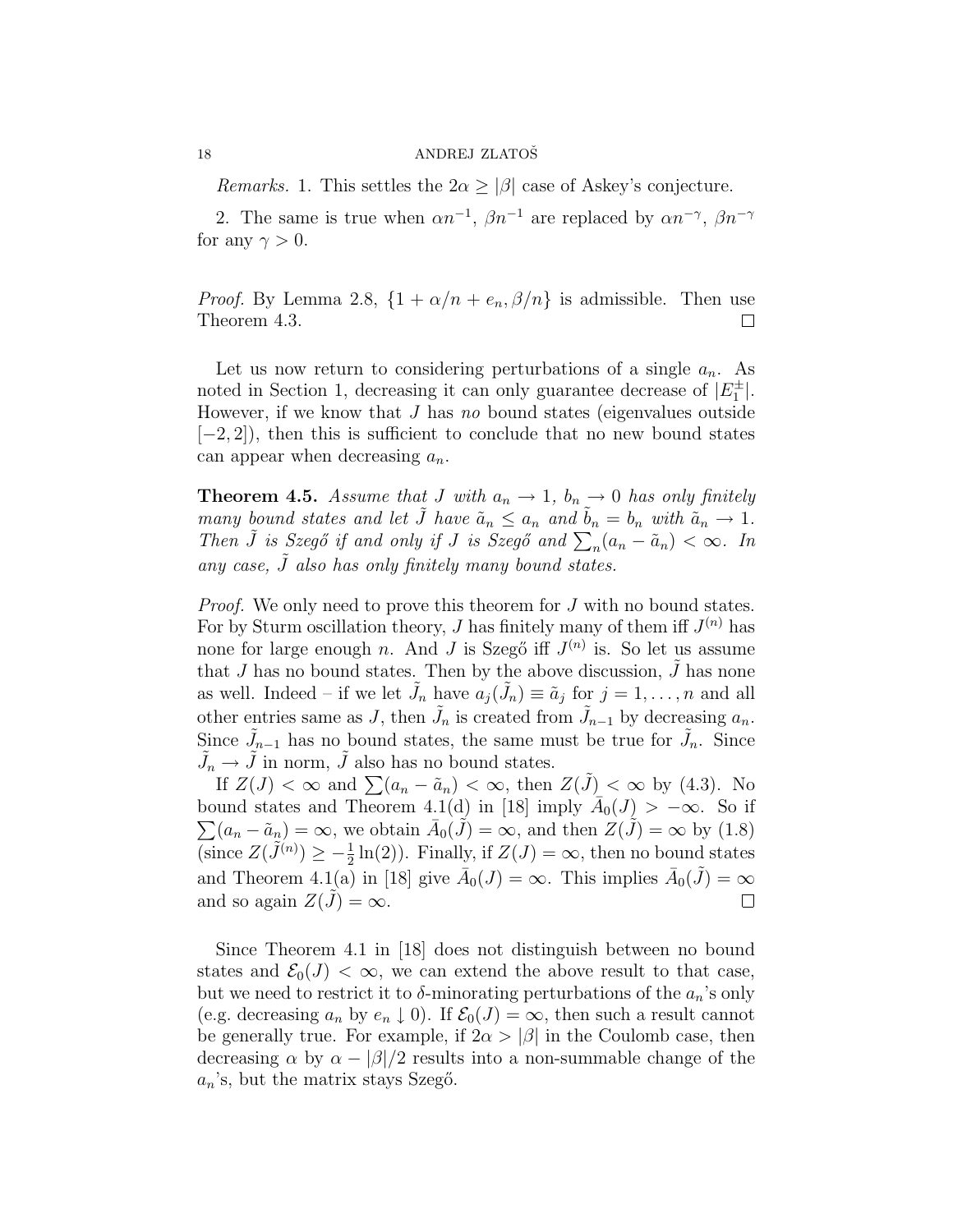## 5. ONE-SIDED SZEGŐ CONDITIONS

In this section we will discuss Jacobi matrices which are Szegő at 2 or  $-2$ . That is such, for which the Szegő integral (1.3) converges at  $\pm 2$ , but is allowed to diverge at  $\mp 2$ . This is particularly interesting for J which are Hilbert-Schmidt (i.e.  $L^2$ ) perturbations of  $J_0$ . For such J we know from [9] that

$$
Z_2^-(J) \equiv \frac{1}{4\pi} \int_{-2}^2 \ln\left(\frac{\sqrt{4-x^2}}{2\pi\nu'(x)}\right) \sqrt{4-x^2} \, dx < \infty \tag{5.1}
$$

(and  $Z_2^{-}(J) \geq 0$  holds always; see [9]). That of course means that  $Z(J)$ can only diverge at  $\pm 2$ .

We define

$$
Z_1^{\pm}(J) \equiv \frac{1}{4\pi} \int_{-2}^{2} \ln\left(\frac{\sqrt{4-x^2}}{2\pi\nu'(x)}\right) \frac{2 \pm x}{\sqrt{4-x^2}} dx \tag{5.2}
$$

(the notation in (5.1) and (5.2) is from [18]). Again,  $Z_1^{\pm}(J)$  is bounded below by some  $c_0 > -\infty$  and it is lower semicontinuous in J [18]. If  $J-J_0 \in L^2$ , then by (5.1), the integral (1.3) converges at  $\pm 2$  if and only if  $Z_1^{\pm}(J) < \infty$ . Since we will mainly be interested in  $J - J_0$  Hilbert-Schmidt, we use the following definition of one-sided Szegő conditions from [18].

**Definition 5.1.** We say that *J* is *Szegő* at  $\pm 2$  iff  $Z_1^{\pm}(J) < \infty$ .

We consider  $Z_2^-$  and  $Z_1^{\pm}$  as above because they appear in sum rules similar to (1.8) [18]. Here we will only use the  $Z_1^{\pm}$  sum rules. If we let  $\xi^{\pm}(\beta) \equiv \ln |\beta| \pm \frac{1}{2}(\beta - \beta^{-1}),$  then [18] proves for  $J - J_0$  compact  $\frac{n}{\sqrt{2}}$  $\overline{\phantom{a}}$ · ¸

$$
Z_1^+(J) = -\sum_{j=1}^n \left(\ln(a_j) + \frac{1}{2}b_j\right) + \sum_{j,\pm} \left[\xi^+\left(\beta_j^{\pm}(J)\right) - \xi^+\left(\beta_j^{\pm}(J^{(n)})\right)\right] + Z_1^+(J^{(n)})\tag{5.3}
$$

$$
Z_1^-(J) = -\sum_{j=1}^n \left(\ln(a_j) - \frac{1}{2}b_j\right) + \sum_{j,\pm} \left[\xi^-(\beta_j^{\pm}(J)) - \xi^-(\beta_j^{\pm}(J^{(n)}))\right] + Z_1^-(J^{(n)})
$$

Just as with  $Z(J)$ , the infinite sums are always absolutely convergent and (5.3) holds even if  $Z_1^{\pm}(J) = \infty$ . This shows that the one-sided Szegő conditions are also stable under finite-rank perturbations.

We will only consider the Szegő condition at 2 and use the first of these identities. The reason for this is an obvious symmetry  $-$  a matrix J is Szegő at −2 iff  $\tilde{J}$  with  $\tilde{a}_n \equiv a_n$  and  $\tilde{b}_n \equiv -b_n$  is Szegő at 2 (because  $J \cong -J$ ). Therefore, our results for  $+2$  will immediately translate into similar results for  $-2$ .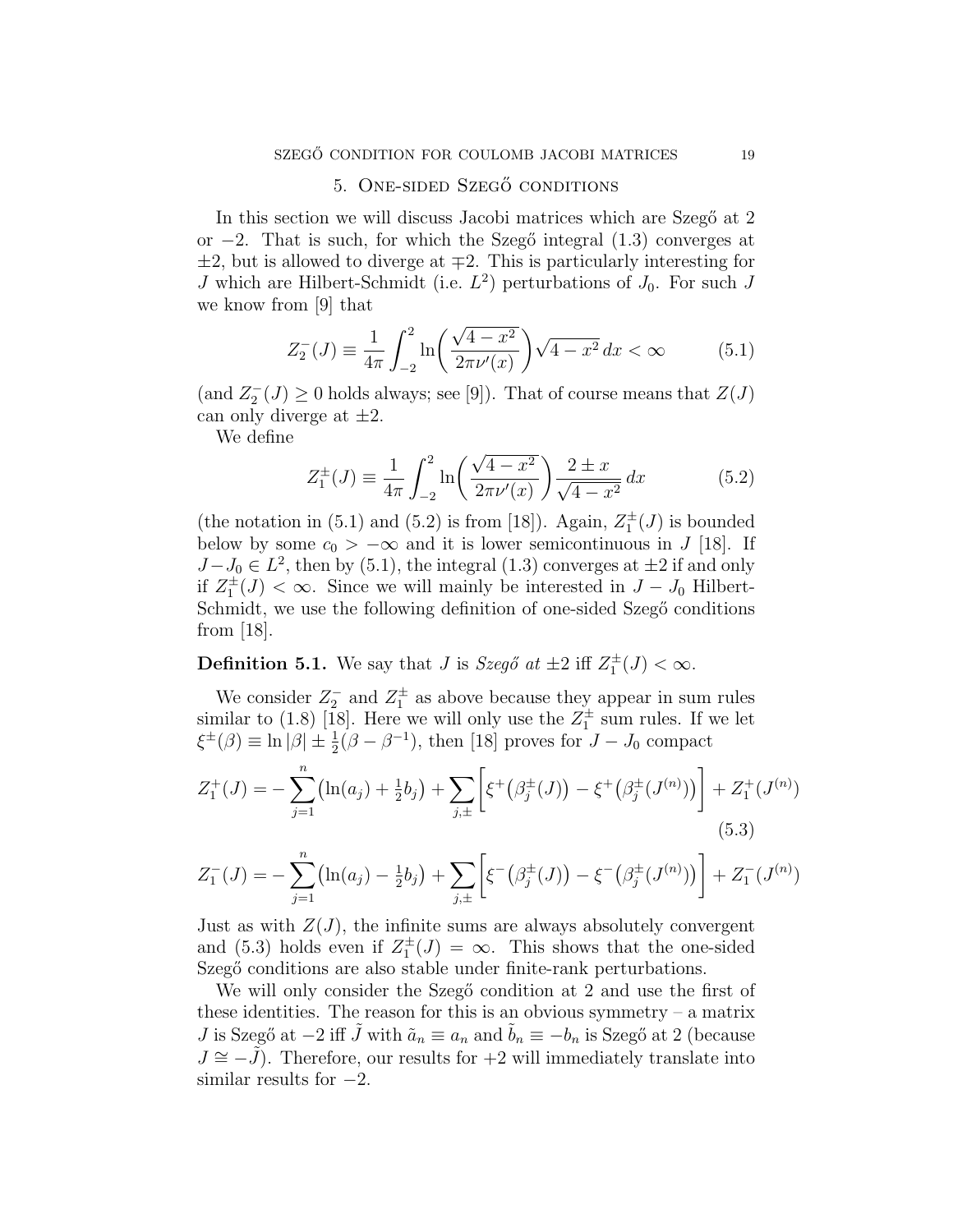The main tool for handling trace class perturbations will be the following inequality, which we obtain from the first equation in (5.3) just as we obtained (4.3) from (1.8) (with the same  $\tilde{J}_n$ ).

$$
Z_1^+(\tilde{J}) \le Z_1^+(J) + \sum_{j=1}^{\infty} |\ln(\tilde{a}_j) - \ln(a_j)| + \frac{1}{2} \sum_{j=1}^{\infty} |\tilde{b}_j - b_j| \qquad (5.4)
$$

$$
+ \liminf_{n} \sum_{j,\pm} \left( \xi^+(\beta_j^{\pm}(\tilde{J}_n)) - \xi^+(\beta_j^{\pm}(J)) \right)
$$

Notice that  $\xi^+(\beta)$  is increasing and positive on  $[1,\infty)$ , and increasing and negative on  $(-\infty, -1]$ . That of course means that the last sum in (5.4) will be negative whenever  $\beta_i^{\pm}$  $\beta_j^{\pm}(\tilde{J}_n) \leq \beta_j^{\pm}$  $j_i^{\pm}(J)$  for all  $j, \pm$ . In particular, if  $\tilde{a}_j = a_j$  and  $\tilde{b}_j \leq b_j$  for all j.

Theorem 5.2. Suppose  $J-J_0$  is compact.

- (i) If J is Szegő at 2, and  $\tilde{J}$  has  $\tilde{a}_n = a_n$ ,  $\tilde{b}_n \leq b_n$  with  $\sum_n (b_n \tilde{b}_n)$  <  $\infty$ , then  $\tilde{J}$  is also Szegő at 2.
- (ii) If J is Szegő at -2, and  $\tilde{J}$  has  $\tilde{a}_n = a_n$ ,  $\tilde{b}_n \ge b_n$  with  $\sum_n (\tilde{b}_n b_n) <$  $\infty$ , then  $\tilde{J}$  is also Szegő at -2.
- (iii) Let  $\hat{J}$  have  $\hat{a}_n = a_n$ ,  $\hat{b}_n \ge b_n$  with  $\sum_n (\hat{b}_n b_n) < \infty$ , and let both J,  $\hat{J}$  be Szegő. If  $\tilde{J}$  has  $\tilde{a}_n = a_n$  and  $b_n \leq \tilde{b}_n \leq \hat{b}_n$ , then  $\tilde{J}$  is also  $Szeg\H{o}$ .

Proof. (i) follows from the discussion above, (ii) from (i) by symmetry, and (iii) from (i) and (ii) and the fact that  $J$  is Szeg $\ddot{o}$  iff it is Szeg $\ddot{o}$  at both  $\pm 2$ .  $\Box$ 

When perturbing the  $a_n$ 's as in Section 3, we have to be careful with negative eigenvalues. Indeed – decreasing all  $|E_i^{\pm}|$  $j^{\pm}$  does not necessarily make the last sum in (5.4) negative, because  $\xi^+(\beta)$  increases on  $(-\infty, -1]$ . This problem can be overcome if the contribution of the  $\beta_i^$  $j^-(J)$ 's to that sum is finite. Since for  $\beta \uparrow -1$ 

$$
\xi^+(\beta) = O(|\beta + 1|^3) = O(|E + 2|^{\frac{3}{2}})
$$

this means that we need

$$
\sum_{j} |E_{j}^{-} + 2|_{2}^{\frac{3}{2}} < \infty \tag{5.5}
$$

Then the lim inf in (5.4) will be bounded from above if every change  $\tilde{J}_{n-1} \to \tilde{J}_n$  decreases all  $E_j^+ \in (2, 2 + \delta)$ , irrespective of what happens to  $E_i^$  $j^-(\xi^+(\beta))$  is negative on  $(-\infty, -1]$ ). By [9], (5.5) holds whenever  $J - J_0 \in L^2$ .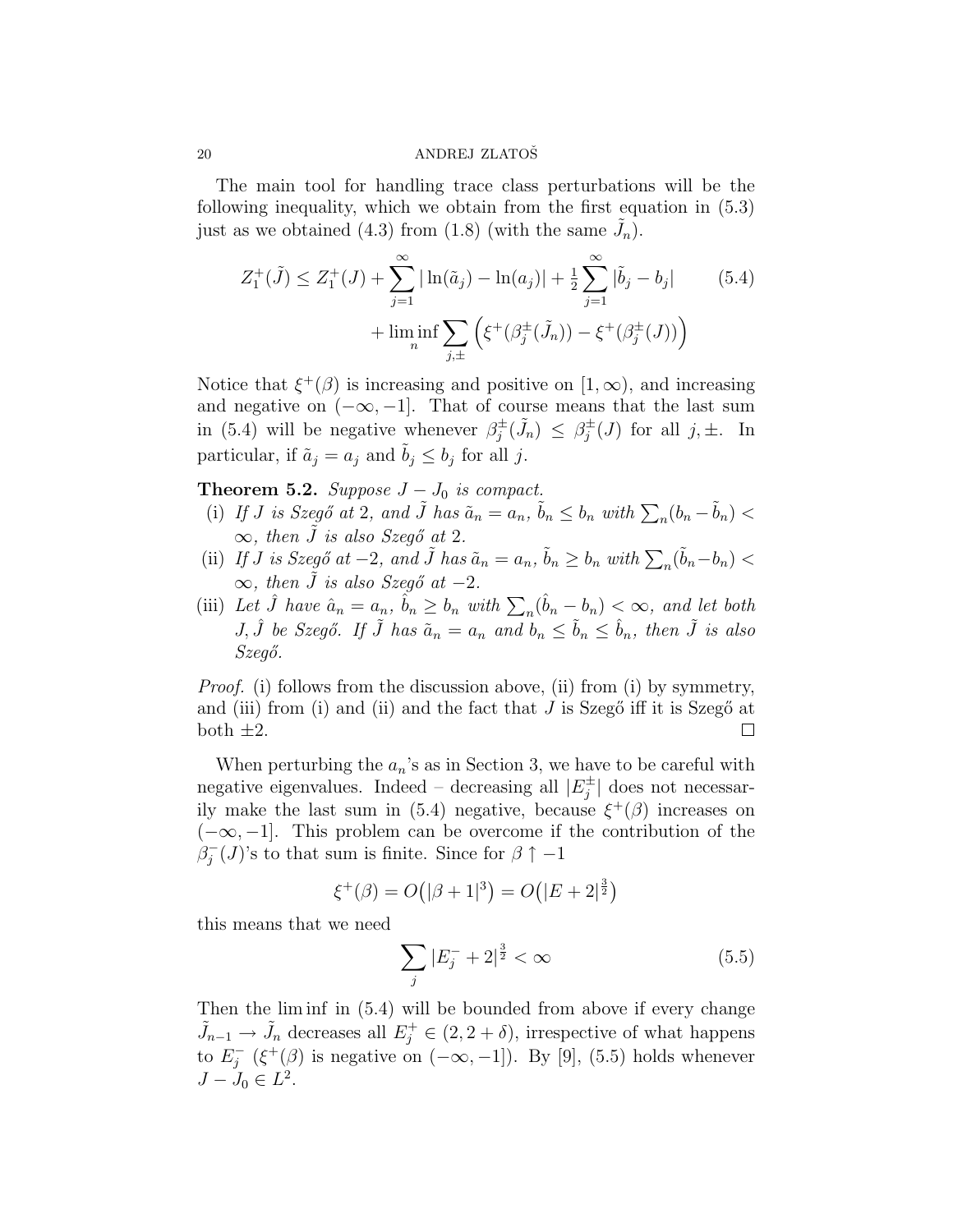But before we can use this idea to handle certain trace class perturbations as in Section 4, we first need to find some  $a_n, b_n$  to be perturbed. Our aim is to treat Coulomb Jacobi matrices with  $2\alpha > \pm \beta$  and show they are Szegő at  $\mp 2$ . To prove the next result, we will return to the methods of Section 2.

**Lemma 5.3.** Suppose  $a_n \to 1$ ,  $b_n \to 0$ . (i) Let  $\{a_n\}$  be eventually strictly monotone and

$$
\frac{a_n - a_{n-1}}{a_{n+1} - a_n} \to 1 \qquad \frac{b_{n+1} - b_n}{a_{n+1} - a_n} \to \omega \qquad (5.6)
$$

with  $\omega$  finite. If eventually

$$
\omega \operatorname{sgn}(a_{n+1} - a_n) < -2 \operatorname{sgn}(a_{n+1} - a_n)
$$

then there are  $\delta > 0$ ,  $c > 0$  such that  $\nu'(x) \geq c$  $\overline{4-x^2}$  in  $(2-\delta, 2)$ . (ii) Let  ${b_n}$  be eventually strictly monotone and

$$
\frac{b_n - b_{n-1}}{b_{n+1} - b_n} \to 1 \qquad \frac{a_{n+1} - a_n}{b_{n+1} - b_n} \to \omega_1 \tag{5.7}
$$

with  $\omega_1$  finite. If eventually

$$
\omega_1 \operatorname{sgn}(b_{n+1} - b_n) < -\frac{1}{2} \operatorname{sgn}(b_{n+1} - b_n)
$$

then there are  $\delta > 0$ ,  $c > 0$  such that  $\nu'(x) \geq c$  $\overline{4-x^2}$  in  $(2-\delta, 2)$ .

*Remarks.* 1. (ii) is (i) with  $\omega_1 = \omega^{-1}$ . It handles the case  $\omega = \pm \infty$ .

2. In particular, such J are Szegő at 2 whenever  $J-J_0 \in L^2$ .

3. By symmetry, same result holds for Szegő condition at −2, with " $<-2$ " and " $<-1$  $\frac{1}{2}$ " replaced by "> 2" and "<  $\frac{1}{2}$  $\frac{1}{2}$ "

*Proof.* (i) First notice that  $(2.11)$  holds because  $a_n$  is (eventually) monotone, and either  $b_n$  is monotone (if  $\omega \neq 0$ ) or  $|b_{n+1} - b_n| \leq$  $|a_{n+1} - a_n|$  (if  $|\omega| < 1$ ). Hence, we can use Lemma 2.2. This time we will work with  $S_n$  instead of  $T_n$ , because it has a simpler recurrence relation (2.2). Notice that by the proof of Lemma 2.2, for every  $|x| < 2$ we have  $S_n(x) \to \sqrt{4-x^2}/2\pi \nu'(x)$ . The result will follow if we prove that  $S_n(x) \leq C$  for some  $C < \infty$ , all  $x \in (2 - \delta, 2)$  and all large n.

We will show this by proving that for some  $K$  and all large enough *n* we have  $S_{n+K-1}(x) \leq S_{n-1}(x)$  for all  $x \in (2-\delta,2)$ . That is, we will iterate (2.2) K times at once. Here  $K \geq 3$  and  $\delta$  will be fixed, but they will not be specified until later.

We let n be large and such that for all  $j \geq n$  we have  $|a_j - 1| < \delta$ and  $|b_j| < \delta$ , and we take  $x \in (2-\delta, 2)$ . Then by  $(1.2)$  in the form (3.1) we obtain for  $P_n \equiv P_n(x)$  and  $k \in \{0, \ldots, K-1\}$ 

$$
P_{n+k} = (k+1)P_n - kP_{n-1} + O(\delta)(|P_n| + |P_{n-1}|)
$$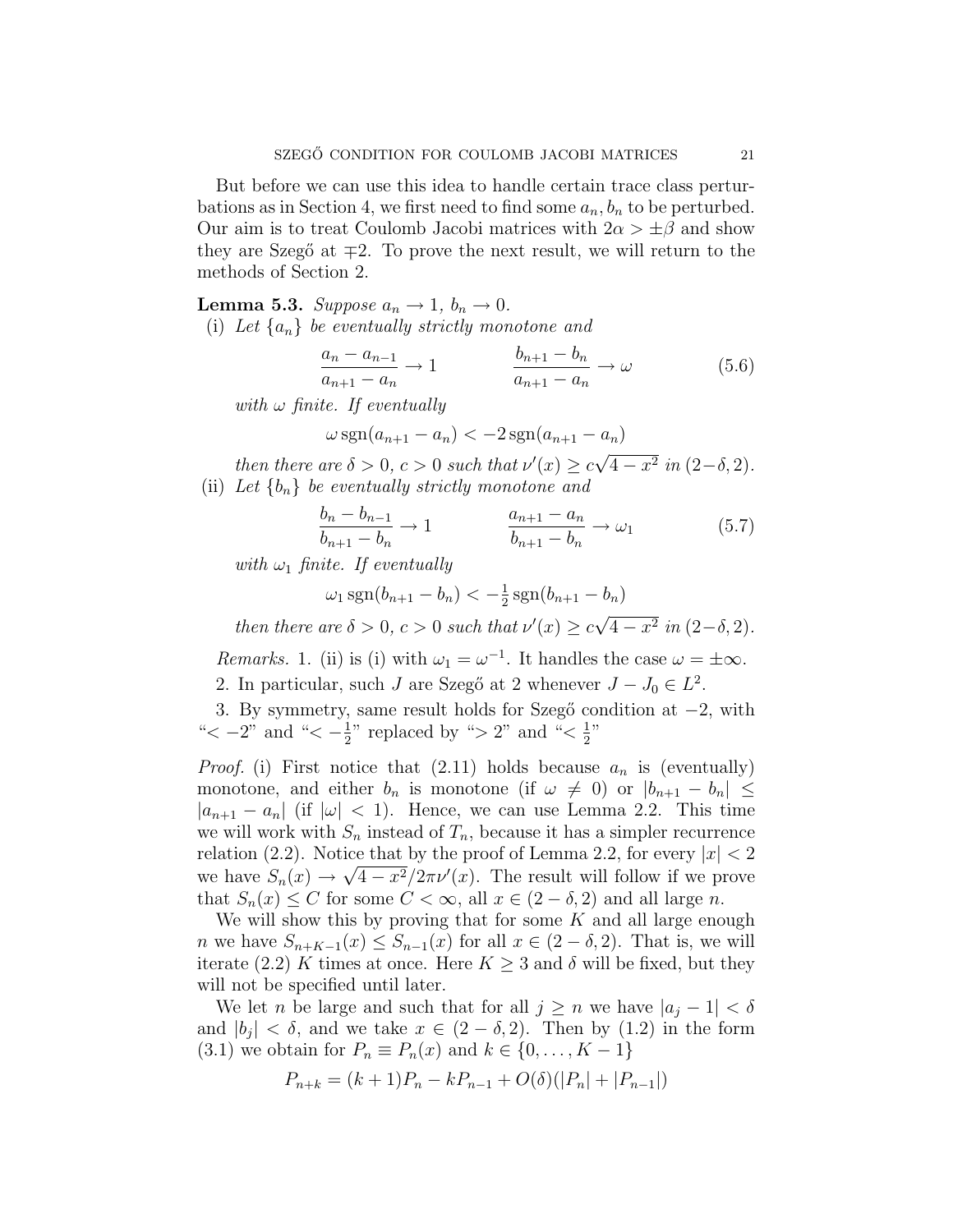We also have

$$
a_{n+k+1}^2 - a_{n+k}^2 = (a_{n+k+1} - a_{n+k})(2 + o(1))
$$
  

$$
a_{n+k}(b_{n+k+1} - b_{n+k}) = (a_{n+k+1} - a_{n+k})(\omega + o(1))
$$

with  $o(1) = o(n^0)$  taken w.r.t. *n*. From these estimates we obtain

$$
S_{n+k} - S_{n+k-1} = (a_{n+k+1}^2 - a_{n+k}^2)P_{n+k}^2 + a_{n+k}(b_{n+k+1} - b_{n+k})P_{n+k}P_{n+k-1}
$$
  
=  $(a_{n+k+1} - a_{n+k}) \left\{ \left[ (2+o(1))(k+1)^2 + (\omega + o(1))k(k+1) \right] P_n^2 - \left[ (2+o(1))2k(k+1) + (\omega + o(1))(2k^2 - 1) \right] P_n P_{n-1} + \left[ (2+o(1))k^2 + (\omega + o(1))k(k-1) \right] P_{n-1}^2 + O(\delta)(P_n^2 + P_{n-1}^2) \right\}$ 

where the  $O(\delta)$  also depends on K and  $\omega$  (but not on x or n). Using where the  $O(0)$  also depends on K and  $\omega$  (but not on x or n). Osing<br>the identities  $\sum_{k=0}^{K-1} k^2 = K(2K^2 - 3K + 1)/6$ ,  $\sum_{k=0}^{K-1} k = K(K-1)/2$ and  $a_{n+k+1} - a_{n+k} = (a_{n+1} - a_n)(1 + o(1))$ , we obtain for  $K \geq 3$ 

$$
\frac{3}{K} \frac{S_{n+K-1} - S_{n-1}}{a_{n+1} - a_n} = O(\delta)(P_n^2 + P_{n-1}^2)
$$
  
+ 
$$
\left[2K^2 + 3K + 1 + \omega(K^2 - 1) + o(1)\right]P_n^2
$$
  
- 
$$
\left[4K^2 - 4 + \omega(2K^2 - 3K - 2) + o(1)\right]P_nP_{n-1}
$$
  
+ 
$$
\left[2K^2 - 3K + 1 + \omega(K^2 - 3K + 2) + o(1)\right]P_{n-1}^2
$$

where both  $O(\delta)$  and  $o(1)$  depend on K and  $\omega$ . Let us denote by I, II, III the three square brackets in the above expression, without the  $o(1)$  terms. If  $I \cdot III - (II/2)^2 > 0$ , then for small enough  $\delta$  and large n (so that  $O(\delta)$  and  $o(1)$  are negligible) the above expression will have the same sign as I. We have  $I \cdot III - (II/2)^2 > 0$  whenever

$$
\omega \notin [c_1(K), c_2(K)] \equiv \left[ -2 - \frac{6 + 2\sqrt{3}\sqrt{K^2 - 1}}{K^2 - 4}, -2 - \frac{6 - 2\sqrt{3}\sqrt{K^2 - 1}}{K^2 - 4} \right]
$$

Also,  $I > 0$  when  $\omega > d(K) \equiv -(2K^2 + 3K + 1)/(K^2 - 1)$  and  $I < 0$ when  $\omega < d(K)$ . Since  $c_1(K), c_2(K), d(K) \rightarrow -2$  and by the above

$$
sgn(S_{n+K-1} - S_{n-1}) = sgn(a_{n+1} - a_n) sgn(I)
$$

one only needs to take K large enough so that  $\omega > \max\{c_2(K), d(K)\}\$  $(\text{if } \text{sgn}(a_{n+1}-a_n) < 0) \text{ or } \omega < \min\{c_1(K), d(K)\} \text{ (if } \text{sgn}(a_{n+1}-a_n) > 0).$ Then for small enough  $\delta$  and all large n one obtains sgn( $S_{n+K-1}(x)$  –  $S_{n-1}(x) = -1$  whenever  $x \in (2 - \delta, 2)$ . The result follows.

(ii) The proof is as in (i), but with the role of  $a_{n+1} - a_n$  played by  $b_{n+1}-b_n$ . We obtain  $I = \omega_1(2K^2+3K+1)+K^2-1$  and sgn $(S_{n+K-1}-$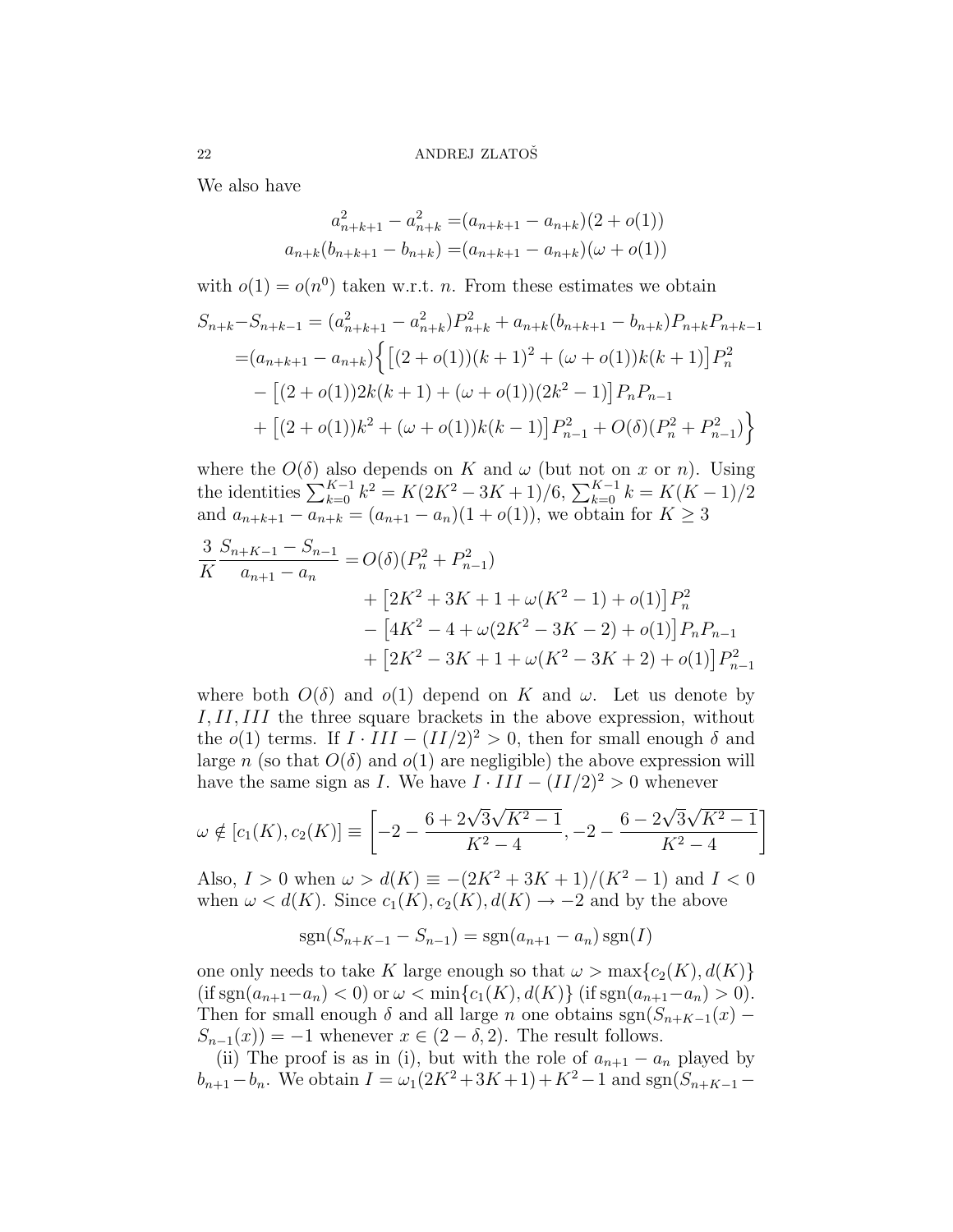$$
S_{n-1}) = \text{sgn}(b_{n+1} - b_n) \text{sgn}(I) \text{ whenever }
$$

$$
\omega_1 \notin \left[ -\frac{1}{2} - \frac{\sqrt{3}}{2\sqrt{K^2 - 1}}, -\frac{1}{2} + \frac{\sqrt{3}}{2\sqrt{K^2 - 1}} \right]
$$

Now we are ready to introduce errors and state the main result of this section.

# **Theorem 5.4.** Suppose  $\tilde{J}$  has

 $\tilde{a}_n \equiv a_n + O(n^{-1-\varepsilon})$   $\tilde{b}_n \equiv b_n + O(n^{-1-\varepsilon})$ where  $\sum_{n=1}^{\infty} (a_n - 1)^2 + \sum_{n=1}^{\infty}$  $\sum_{n=1}^{\infty} b_n^2 < \infty$  and  $\varepsilon > 0$ . (i) Assume  $a_n$ ,  $b_n$  satisfy (5.6) and  $n^{2+\epsilon} | a_{n+1} - a_n | \to \infty$ . If eventually  $\omega \text{sgn}(a_{n+1} - a_n) < -2 \text{sgn}(a_{n+1} - a_n)$ then  $\tilde{J}$  is Szegő at 2. If eventually  $\omega \text{sgn}(a_{n+1} - a_n) > 2 \text{sgn}(a_{n+1} - a_n)$ then  $\tilde{J}$  is Szegő at -2. (ii) Assume  $a_n$ ,  $b_n$  satisfy (5.7) and  $n^{2+\epsilon} |b_{n+1}-b_n| \to \infty$ . If eventually  $\omega_1 \, \text{sgn}(b_{n+1} - b_n) < -\frac{1}{2}$  $\frac{1}{2}$  sgn( $b_{n+1} - b_n$ ) then  $\tilde{J}$  is Szegő at 2. If eventually  $\omega_1 \,\text{sgn}(b_{n+1} - b_n) < \frac{1}{2}$  $\frac{1}{2}$  sgn( $b_{n+1} - b_n$ )

then  $\tilde{J}$  is Szegő at  $-2$ .

*Remark.* Notice that if  $\sup\{n^{2+\epsilon} | a_{n+1} - a_n | \} < \infty$ , then  $|a_n - 1| \lesssim$  $n^{-1-\varepsilon}$  and since (in (i))  $\omega$  is finite, we also have  $|b_n| \lesssim n^{-1-\varepsilon}$ . Hence,  $J-J_0$  is trace class and hence Szegő by [9].

*Proof.* (i) We follow the proof of Theorem 4.3. First we increase  $a_n$  by  $6Cn^{-1-\epsilon}$  with C from (4.4). We have

$$
\frac{a_n + \frac{6C}{n^{1+\epsilon}} - a_{n-1} - \frac{6C}{(n-1)^{1+\epsilon}}}{a_{n+1} + \frac{6C}{(n+1)^{1+\epsilon}} - a_n - \frac{6C}{n^{1+\epsilon}}} - \frac{a_n - a_{n-1}}{a_{n+1} - a_n} = \frac{O(1)}{n^{2+\epsilon}(a_{n+1} - a_n) + O(1)} \to 0
$$

So if we call  $a_n + 6Cn^{-1-\epsilon}$  again  $a_n$ , we still have  $(a_n - a_{n-1})/(a_{n+1} - a_n)$  $a_n$ )  $\rightarrow$  1. Similarly,  $(b_{n+1} - b_n)/(a_{n+1} - a_n) \rightarrow \omega$ . And, of course,  ${a_n}$  has the same type of monotonicity as before, by the assumption  $n^{2+\epsilon}|a_{n+1}-a_n| \to \infty$ . We call J the matrix with these new  $a_n, b_n$ . By hypothesis  $J - J_0 \in L^2$ , so J is Szegő at 2 by Lemma 5.3(i) and (5.1).

Now we consider the same  $\tilde{J}_n$  as in the proof of Theorem 4.3. The first of them is  $J_{N-1}$  and it is Szegő at 2 because it is a finite-rank perturbation of J. Each next  $\tilde{J}_n$  will  $\delta$ -minorate  $\tilde{J}_{n-1}$ . That proves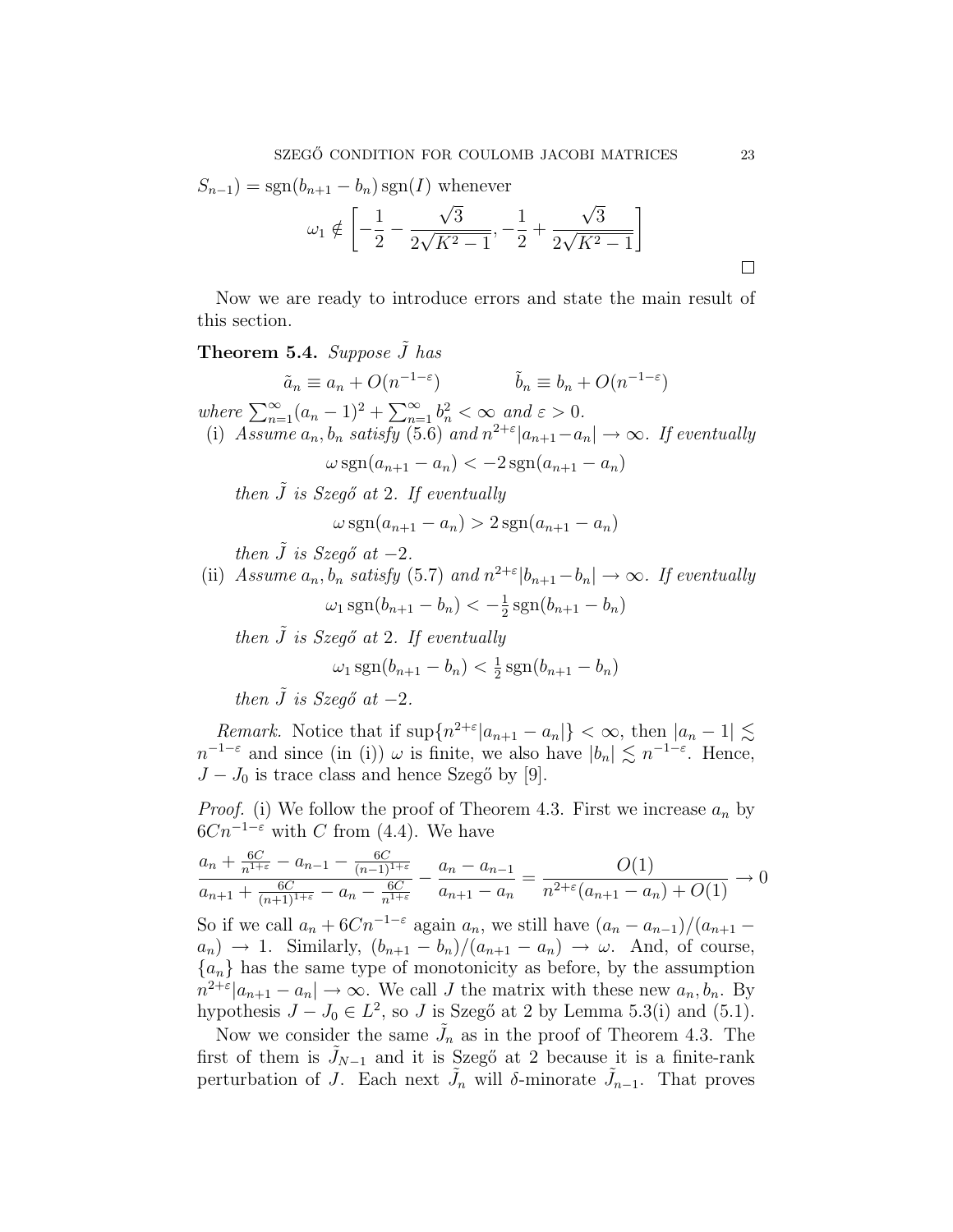that in (5.4) (with  $\tilde{J}_{N-1}$  in place of J) the sum involving  $\beta_j^+$  will be bounded above by  $K\xi^+(M)$  with K and M as in Lemma 4.1. The bounded above by  $K\xi^-(M)$  with  $K$  and  $M$  as in sum with  $\beta_j^-$  will be bounded above by  $\sum_j (-\xi^+(\beta_j^-))$  $(j^-(\tilde{J}_{N-1})))$  and this is finite by (5.5) (which holds because  $\tilde{J}_{N-1} - J_0 \in L^2$ ). So the liminf in (5.4) cannot be  $+\infty$  and the result follows.

(ii) The proof is identical.

 $\Box$ 

Corollary 5.5. Let  $\varepsilon > 0$  and

$$
a_n \equiv 1 + \frac{\alpha}{n} + O(n^{-1-\varepsilon}) \qquad \qquad b_n \equiv \frac{\beta}{n} + O(n^{-1-\varepsilon}) \qquad (5.8)
$$

If  $2\alpha > \pm \beta$ , then J given by (1.1) is Szegő at  $\mp 2$ .

*Proof.* Use Theorem 5.4(i) (if  $\alpha \neq 0$ ) or (ii) (if  $\alpha = 0$ ) with  $a_n \equiv 1 + \alpha/n$ ,  $b_n \equiv \beta/n$ .  $\perp$ 

As for other pairs  $(\alpha, \beta)$  in (5.8), Theorem 4.4(ii) in [18] shows that if  $2\alpha < \pm \beta$ , then J cannot be Szegő at  $\mp 2$ . Hence, the  $(\alpha, \beta)$  plane is divided into 4 regions by the lines  $2\alpha = \pm \beta$ . Inside the right-hand region  $J$  is Szegő, inside the top and bottom regions  $J$  is Szegő only at, respectively, 2 and  $-2$ , and inside the left-hand region J is Szegő neither at 2 nor at −2. On the borderlines the situation is as follows. If  $2\alpha = \pm \beta$  and  $\alpha \geq 0$ , then Corollary 4.4 shows that J is Szegő, and so Szegő at both 2 and  $-2$ . If  $2\alpha = \pm \beta$  and  $\alpha < 0$ , then J cannot be Szegő at  $\pm 2$  by Theorem 4.4(ii) in [18]. I think that such J is Szegő at  $\mp 2$ .

Finally, it should be mentioned that although we have mainly considered Coulomb behavior of  $a_n, b_n$ , the above picture is valid in more general setting as well. For example in the case  $a_n \equiv 1 + \alpha n^{-\gamma} + O(n^{-1-\epsilon})$ and  $b_n \equiv \beta n^{-\gamma} + O(n^{-1-\varepsilon})$  with  $\frac{1}{2} < \gamma \leq 1, \varepsilon > 0$ , as implied by results of [18] and this paper.

#### **REFERENCES**

- [1] R. Askey and M. Ismail, Recurrence relations, continued fractions, and orthogonal polynomials, Mem. Amer. Math. Soc. 49 (1984).
- [2] K.M. Case, Orthogonal polynomials. II, J. Math. Phys. 16 (1975), 1435–1440.
- [3] J. Charris and M.E.H. Ismail, On sieved orthogonal polynomials, V. Sieved Pollaczek polynomials, SIAM J. Math. Anal. 18 (1987), 1177–1218.
- [4] P. Deift and R. Killip, On the absolutely continuous spectrum of one-dimensional Schrödinger operators with square summable potentials, Comm. Math. Phys. 203 (1999), 341–347.
- [5] S.A. Denisov, On the coexistence of absolutely continuous and singular continuous components of the spectral measure for some Sturm-Liouville operators with square summable potentials, preprint.